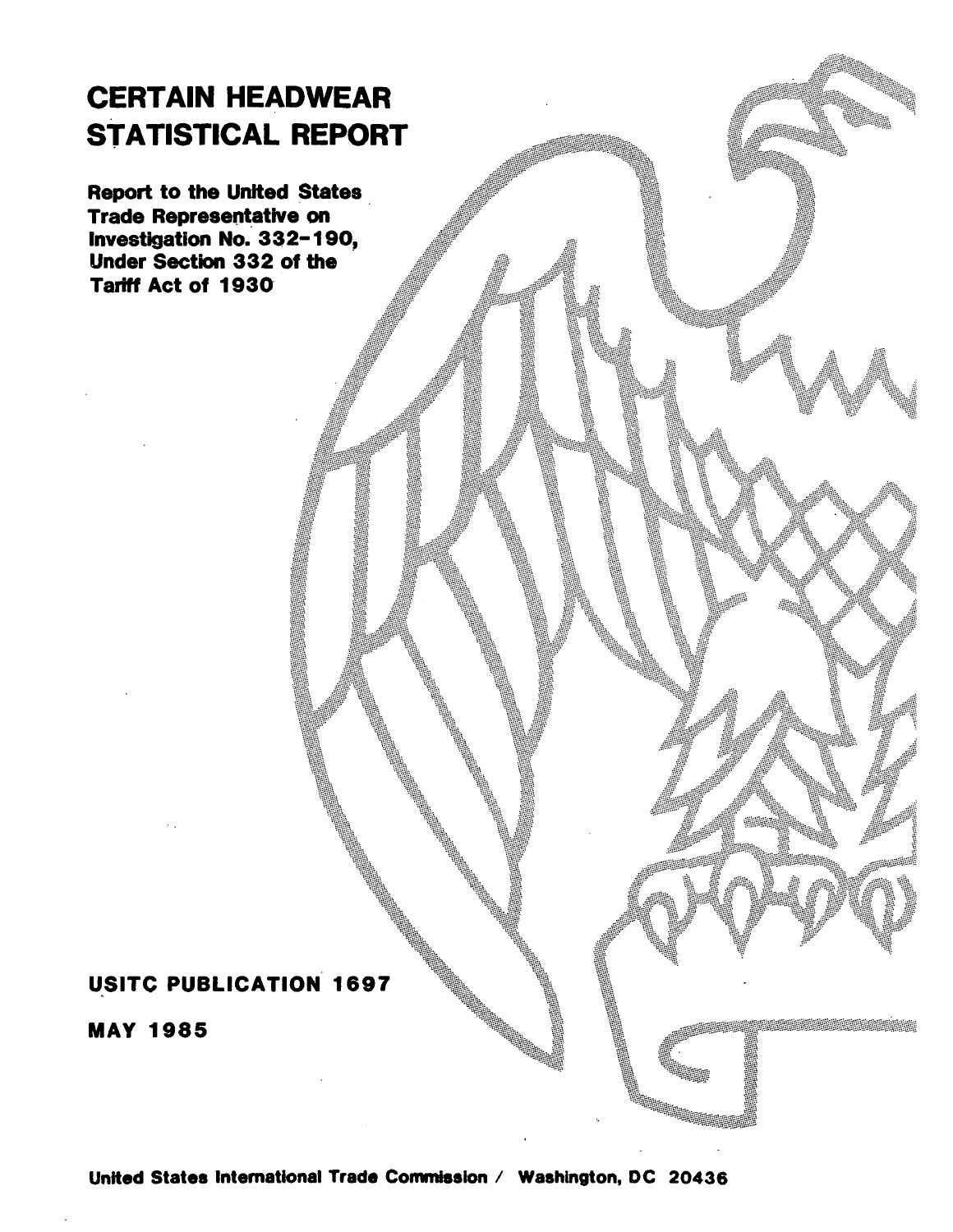# UNITED STATES INTERNATIONAL TRADE COMMISSION

## . COMMISSIONERS

Paula Stern, Chairwoman Susan W. Llebeler, Vice Chairman . . Alfred E. Eckes Seeley G. Lodwick David 8. Rohr

This report was prepared by the Textiles, Leather Products and Apparel Division

Office of Industries

Vern Simpson, Acting Director

Address all communications to Kenneth R. Mason, Secretary to the Commission United States International Trade Commission Washington, DC 20436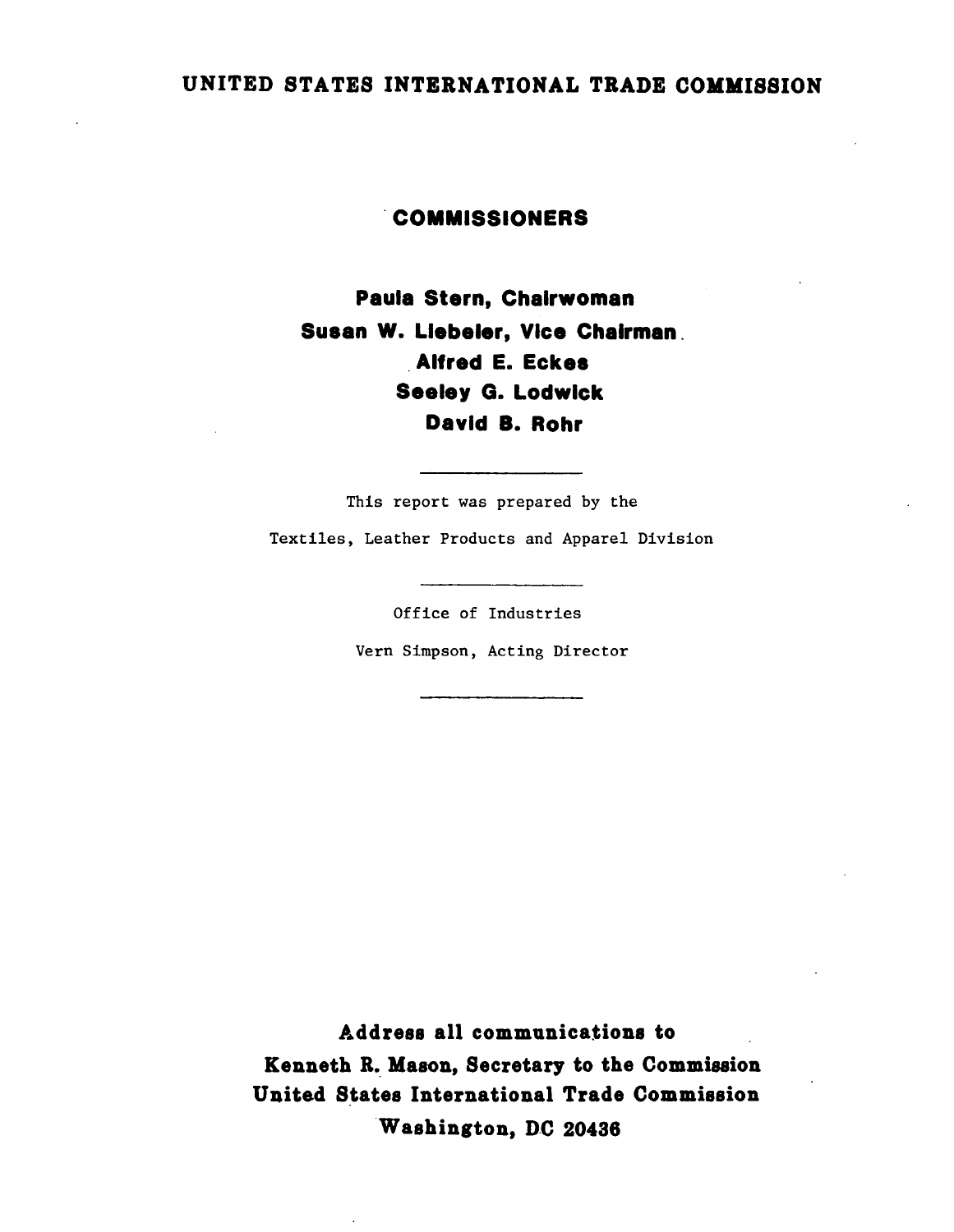### C 0 N T E N T S

### Statistical tables

Page

 $\mathcal{L}$ 

| 1.  | Headwear of cotton and of manmade fibers: U.S. production, by types,<br>1981-83, January-September 1983, and January-September 1984----------<br>$\overline{\mathbf{2}}$ |
|-----|--------------------------------------------------------------------------------------------------------------------------------------------------------------------------|
| 2.  | Headwear of cotton and of manmade fibers: U.S. production,                                                                                                               |
|     | practical capacity, and capacity utilization, by types, 1981-83,                                                                                                         |
|     |                                                                                                                                                                          |
|     | January-September 1983, and January-September 1984---------------<br>$\overline{\mathbf{3}}$                                                                             |
| З.  | Headwear of cotton and of manmade fibers: U.S. producers' domestic                                                                                                       |
|     | shipments, by types, 1981-83, January-September 1983, and                                                                                                                |
|     | January-September 1984-----------------------<br>$\blacktriangle$                                                                                                        |
| 4.  | Headwear of cotton and of manmade fibers: U.S. exports, by types,                                                                                                        |
|     | 1981-83, January-September 1983, and January-September 1984----------<br>$\overline{\mathbf{5}}$                                                                         |
| 5.  | Headwear of cotton and of manmade fibers: U.S. producers' inventories,                                                                                                   |
|     |                                                                                                                                                                          |
|     | by types, held as of Dec. 31, 1981-83, Sept. 30, 1983, and                                                                                                               |
|     | Sept. 30, 1984--------------------------------<br>6                                                                                                                      |
| 6.  | Headwear of cotton and of manmade fibers: U.S. producers' unfilled                                                                                                       |
|     | orders, by types, as of Oct. 1, 1983, and Oct. 1, 1984----------------<br>6 <sub>1</sub>                                                                                 |
| 7.  | Average number of employees, total, and production and related workers,                                                                                                  |
|     | and hours worked by production, and related workers in U.S.                                                                                                              |
|     | establishments in which headwear of cotton and manmade fibers were                                                                                                       |
|     | produced, by types of products, 1981-83, January-September 1983, and                                                                                                     |
|     | $\mathbf{7}$                                                                                                                                                             |
| 8.  | Headwear of cotton and of manmade fibers: Index of labor productivity,                                                                                                   |
|     | 1981-83, January-September 1983, and January-September 1984-----------<br>$\overline{\mathbf{z}}$                                                                        |
|     | Headwear of cotton and of manmade fibers: U.S. producers' imports, by                                                                                                    |
| 9.  |                                                                                                                                                                          |
|     | types, 1981-83, January-September 1983, and January-September 1984---<br>8                                                                                               |
| 10. | Headwear of cotton and of manmade fibers: U.S. importers' (as opposed                                                                                                    |
|     | to producers') imports, by types, 1981-83, January-September 1983,                                                                                                       |
|     | and January-September 1984------------------------<br>9                                                                                                                  |
| 11. | Headwear of cotton and of manmade fibers: U.S. importers' sales, by                                                                                                      |
|     | types, 1981-83, January-September 1983, and January-September 1984--<br>10                                                                                               |
| 12. | Headwear of cotton and of manmade fibers: U.S. importers' inventories,                                                                                                   |
|     | by types, held as of Dec. 31, 1981-83, Sept. 30, 1983, and Sept. 30,                                                                                                     |
|     | -------------------<br>1984-------------------<br>-- 11                                                                                                                  |
| 13. | Headwear of cotton and of manmade fibers: U.S. importers' unfilled                                                                                                       |
|     | orders, by types, as of Oct. 1, 1983, and Oct. 1, 1984---------------- 11                                                                                                |
|     |                                                                                                                                                                          |
| 14. | Headwear of cotton and of manmade fibers: Weighted-average wholesale                                                                                                     |
|     | selling prices (per dozen) of domestic and imported products and                                                                                                         |
|     | average margins of underselling or overselling, by types, 1982-84---- 12                                                                                                 |
| 15. | Headwear of cotton and of manmade fibers: U.S. producers' domestic                                                                                                       |
|     | shipments, imports for consumption, exports, and apparent consumption,                                                                                                   |
|     | 1981-83, January-September 1983, and January-September 1984---------- 13                                                                                                 |
|     |                                                                                                                                                                          |

 $\mathbb{I}$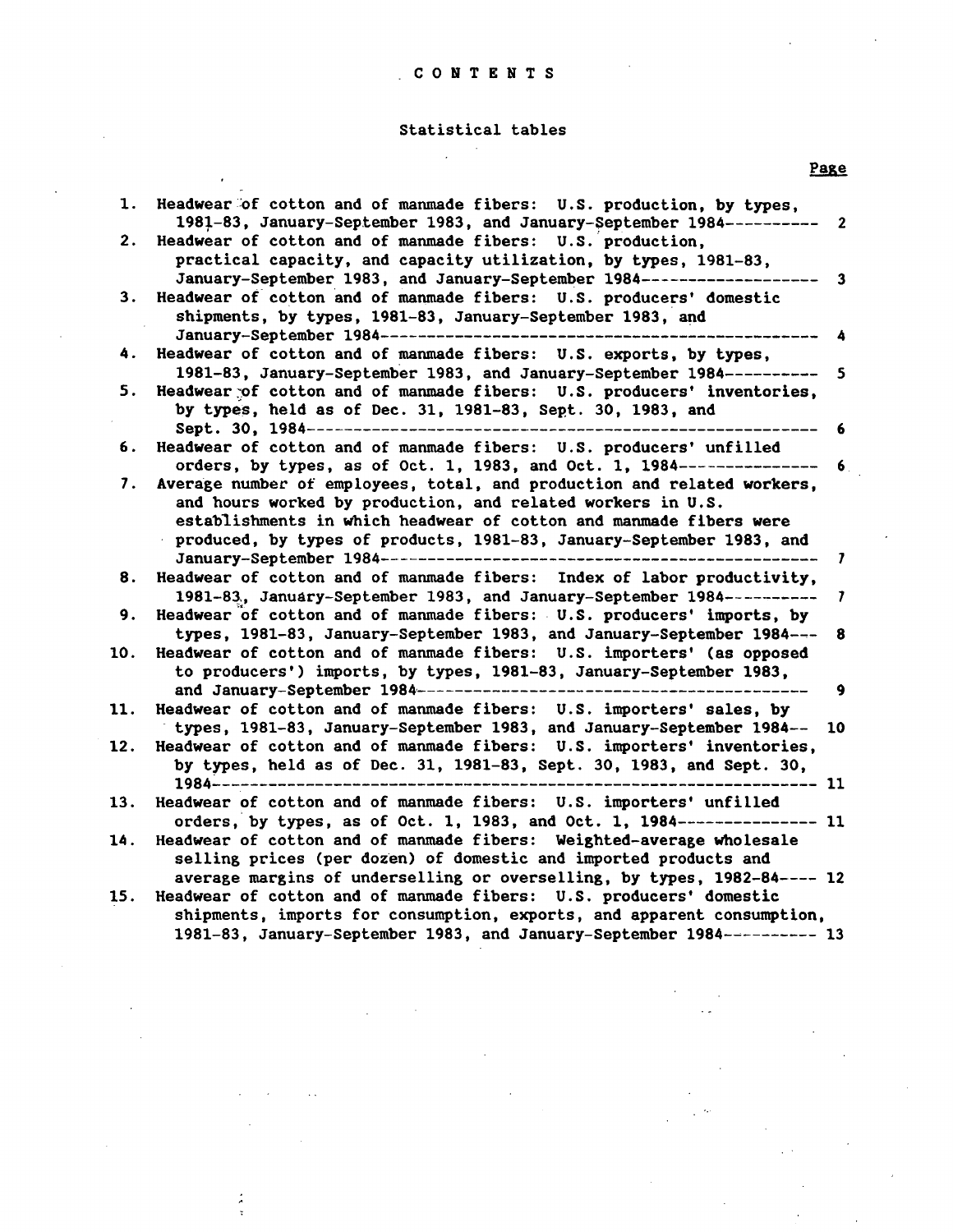#### **CONTENTS**

| 16. Headwear of cotton and of manmade fibers: U.S. imports for consumption, |
|-----------------------------------------------------------------------------|
| by principal sources, 1981-83, January-September 1983, and                  |
|                                                                             |
| 17. Headwear of cotton and of manmade fibers; Weighted-average retail       |
| prices (per dozen) of imported and domestically produced headwear,          |
|                                                                             |

 $\mathbb{R}^2 \times \mathbb{R}^2$ 

 $\overline{\phantom{a}}$ 

,· ...

 $\pmb{\cdot}$ 

 $\mathcal{N}_{\mathcal{A}}$ 

Note.--Information Which would disclose confidential operations of individual concerns may not be published and therefore have been deleted from this report. Deletions are indicated by asterisks.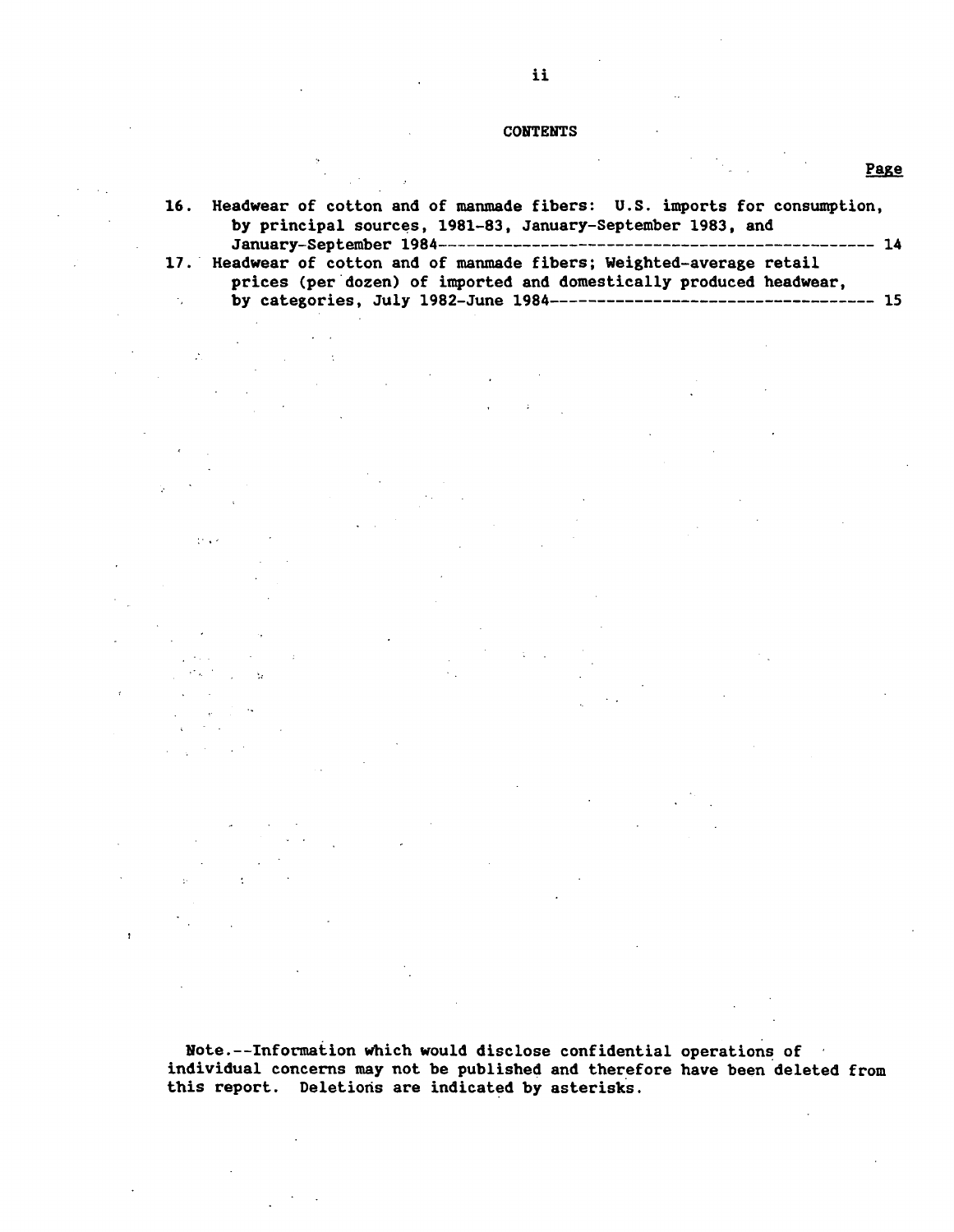In the course of reviewing the data compiled by the Commission in investigation No. 332-190, Headwear of Cotton and of Kanmade Fibers, the following facts should be kept in mind. There is no definitive listing of firms which represents the universe in the cotton and manmade-fiber headwear industry. On the basis of information available, the Commission completed a listing of 340 producers, importers, and retailers to Which questionnaires were mailed; however, the' response rate for the Commission's questionnaire was only 25 percent. As a result, the Commission believes the data presented in the report significantly understates the size of the industry. Moreover, the response rate on questionnaires sent to retailers was extremely small, accounting for well under one percent of domestic consumption of headwear. Consequently, the retail price data provided in this report are not representative or indicative of market conditions. A summary of the economic data on cotton and manmade-fiber headwear obtained during the Commission's investigation follows.

U.S. production.--U.S. production of cotton and manmade-fiber headwear increased annually during 1981-83, from 4.4 million to 4.8 million dozen. The growth continued into 1984 when production in January-September was up 5 percent over that in the year-earlier period to 3.7 million dozen (table 1).

Capacity.--U.S. producers expanded their capacity to manufacture cotton and manmade-fiber headwear from just under 6.9 million dozen in 1981 to almost 7.9 million dozen in 1983. However, capacity utilization declined slightly during the period, decreasing from 61 percent in 1981 to 59 percent in 1983. It averaged 55 percent during January-September 1984 (table 2).

U.S. producers' shipments. -- U.S. producers' domestic shipments declined from 5.0 million dozen, valued at \$93 million, in 1981 to 4.8 million· dozen before increasing to 4.9 million dozen, valued at slightly more than \$96 million, in 1983. Producers' domestic shipments rose againin January-September 1984 when they were up 11 percent over the year-earlier level (table 3). Exports of the reporting producers were negligible (table 4).

Employment. The number of production and related workers declined from 3,365 in 1981 to 3,299 in 1982, and then increased to 3,443 in 1983 (table 7).

U.S. imports.--U.S. imports of cotton and manmade-fiber headwear have increased significantly since 1981, rising from 6.6 million dozen, valued at \$63 million, in 1981 to 9.0 million dozen, valued at \$74 million, in 1983. The increase continued into 1984 when imports in January-September were up 44 percent over those in the year-earlier period to a record 9.6 million dozen, valued at almost \$80 million. A large part of the growth was generated by Taiwan, South Korea, and, more recently, China, Which together supplied 82 percent of the import quantity in the 1984 period.

Prices.--Wholesale prices of imported baseball-type promotional caps and ivy-league caps for men were found to be substantially lower than those for competing domestic products. By contrast, imports of knitted acrylic hockey caps were higher than comparable domestic goods (table 14).

Information comparing retail prices of imported and domestic headwear is inconclusive due to the extremely small questionnaire response by retailers (table 17).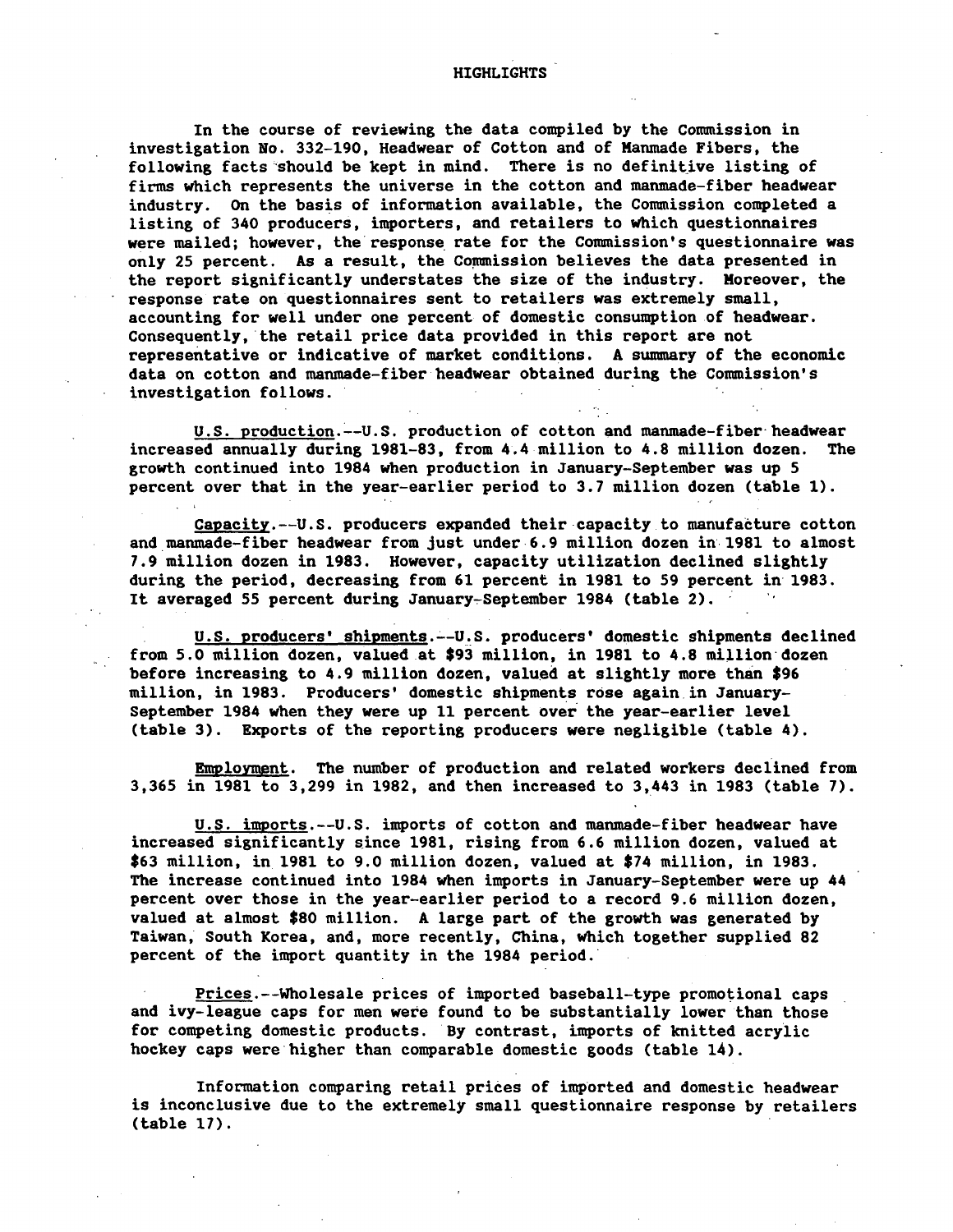Table l;--Headwear of cotton and of manmade fibers: U.S. production, by types, 1981-83, January-September 1983, and January-September 1984

| Product                                                         | 1981    | 1982   | 1983   | January-<br>September-- |       |  |
|-----------------------------------------------------------------|---------|--------|--------|-------------------------|-------|--|
|                                                                 |         |        |        | 1983                    | 1984  |  |
|                                                                 |         |        |        |                         |       |  |
| Cut and sew headwear, of                                        |         |        |        |                         |       |  |
| cotton:                                                         |         |        |        |                         |       |  |
| Baseball and baseball-type                                      |         |        |        |                         |       |  |
| promotional caps---------------:                                | 大大大     | ***    | ***    | $***$                   | ***   |  |
| Sport and casual hats-----------:                               | ***     | 29     | 31:    | 22:                     | 24    |  |
| Sport and casual caps------------:                              | 41      | 46 :   | 54:    | 41                      | 43    |  |
| Other, including visors---------:                               | $-199:$ | 236:   | 229:   | 170:                    | 145   |  |
| Cut and sew headwear of manmade                                 |         |        |        |                         |       |  |
| fibers:                                                         |         |        |        |                         |       |  |
| Baseball and baseball-type                                      |         |        |        |                         |       |  |
| promotional caps--------------:                                 | ***     | *** *  | *** :  | ***                     | ***   |  |
| Sport and casual hats-----------:                               | 54:     | 54:    | 68 :   | 51:                     | 57    |  |
| Sport and casual caps-----------:                               | 235:    | 231:   | 260:   | 200:                    | 215   |  |
| Other, including visors---------:                               | 153:    | 186:   | 137:   | 108                     | 134   |  |
| Knitted headwear (e.g., hockey                                  |         |        |        |                         |       |  |
| and ski caps)-------------------: 1,404 : 1,376 : 1,419 : 946 : |         |        |        |                         | 957   |  |
| Total---------------------------:                               | 4,402:  | 4,591: | 4,821: | 3,538:                  | 3,760 |  |
|                                                                 |         |        |        |                         |       |  |

(In thousands of dozens)

Source: Compiled from data submitted in response to questionnaires of the U.S. International Trade Commission.

 $\gamma_{14}$ 

 $\mathcal{L}^{\text{max}}_{\text{max}}$  and  $\mathcal{L}^{\text{max}}_{\text{max}}$ 

 $\mathbf{r}$ 

 $\mathcal{L}^{\text{max}}(\mathcal{L})$ 

 $\Delta \sim 10^4$ 

 $\mathcal{A}$ 

 $\sim 10^{-11}$ 

 $\Delta \sim 10^4$ 

 $\sim 10^{-11}$ 

 $\sim$  $\sim$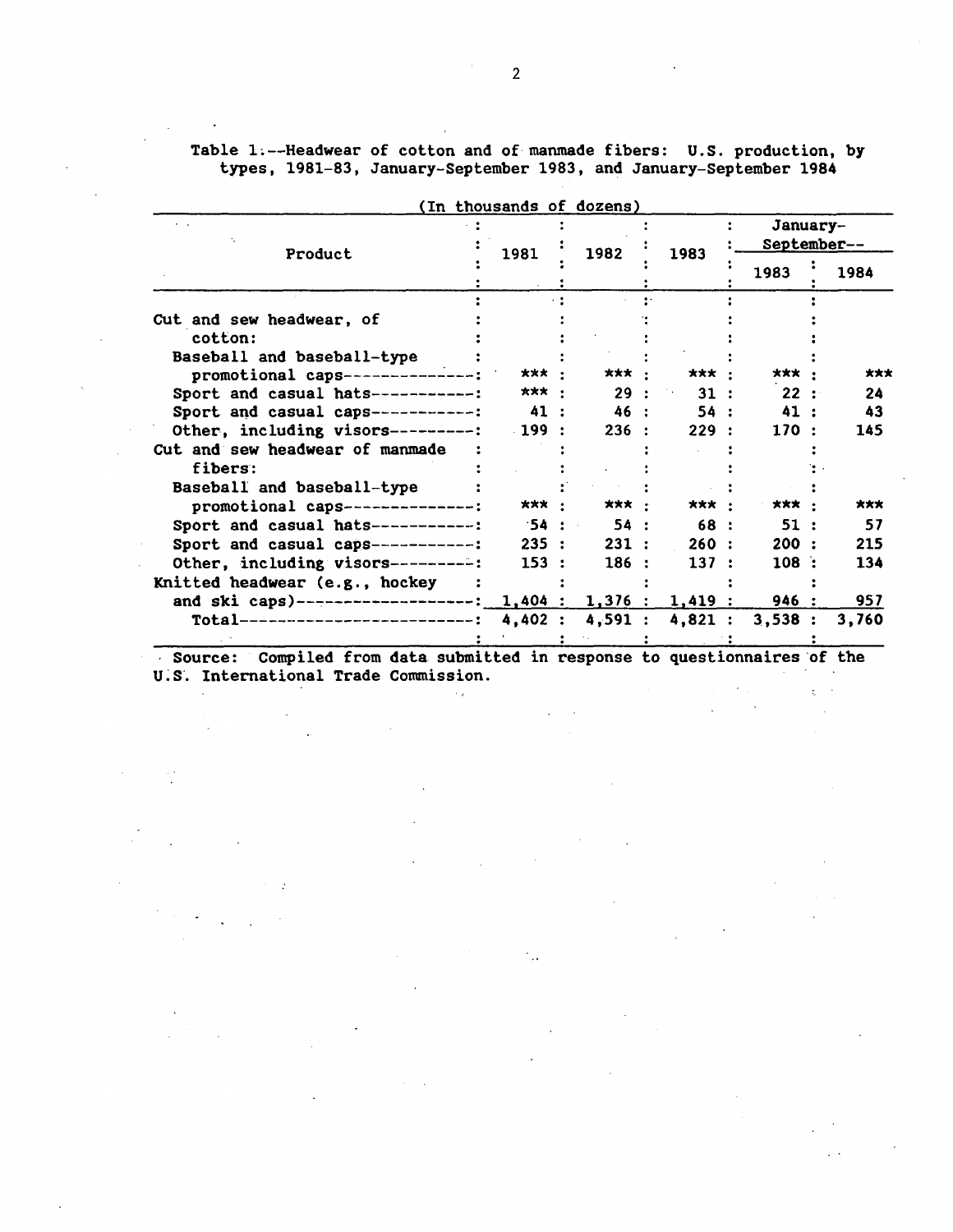| <b>Item</b>              | 1981        | 1982                           |                          |        | January-<br>September-- |
|--------------------------|-------------|--------------------------------|--------------------------|--------|-------------------------|
|                          |             |                                | 1983                     | 1983   | 1984                    |
|                          |             |                                | Production (1,000 dozen) |        |                         |
|                          |             |                                |                          |        |                         |
| Caps------------------   | 2,572:      |                                | 2,710:2,937:             | 2,241: | 2,444                   |
| Hats------------------:  | 74:         | 83:                            | 99 :                     | 73:    | 81                      |
| Knitted headwear-----:   | 1,404:      | 1,376:                         | 1,419:                   | 946 :  | 957                     |
| Total $2$ /---------:    | 4,192:      | 4,330:                         | 4,615:                   | 3,388: | 3,620                   |
|                          |             |                                | Capacity (1,000 dozen)   |        |                         |
|                          |             |                                |                          |        |                         |
| Caps-------------------: | 3,353:      | 3,649:4,095:                   |                          | 3,138: | 3,235                   |
| Hats-------------------  | 170:        | 195:                           | 198:                     | 145:   | 157                     |
| Knitted headwear-----:   | 3,366:      | 3,340:                         | 3,592:                   | 2,868: | 3,139                   |
| $Total-----$             | 6,889:      | 7,184:                         | 7,885:                   | 6,151: | 6,531                   |
|                          |             | Capacity utilization (percent) |                          |        |                         |
|                          |             |                                |                          |        |                         |
| Caps-<br>--------------- | 77:         | 74:                            | 72:                      | 71     | 76                      |
| Hats------------------:  | 44          | 43 :                           | 50:                      | 50.    | 52                      |
| Knitted headwear-----:   | $\sim$ 42 : | 41 :                           | 40 :                     | 33:    | 30                      |
| Average $2/$ -------:    | 61:         | 60:                            | 59                       | 55     | 55                      |
|                          |             |                                |                          |        |                         |

Table 2.--Headwear of cotton and of manmade fibers: U.S. production, practical capacity, 1/ and capacity utilization, by types, 1981-83, January-September 1983, and January-September 1984

*11* Practical capacity was defined as the greatest level of output a plant can achieve within the framework of a realistic work pattern.

2/ Also includes headwear, other than caps, hats, and knitted headwear, such as visors.

Source: Compiled from data submitted in response to questionnaires of the U.S. International Trade Commission.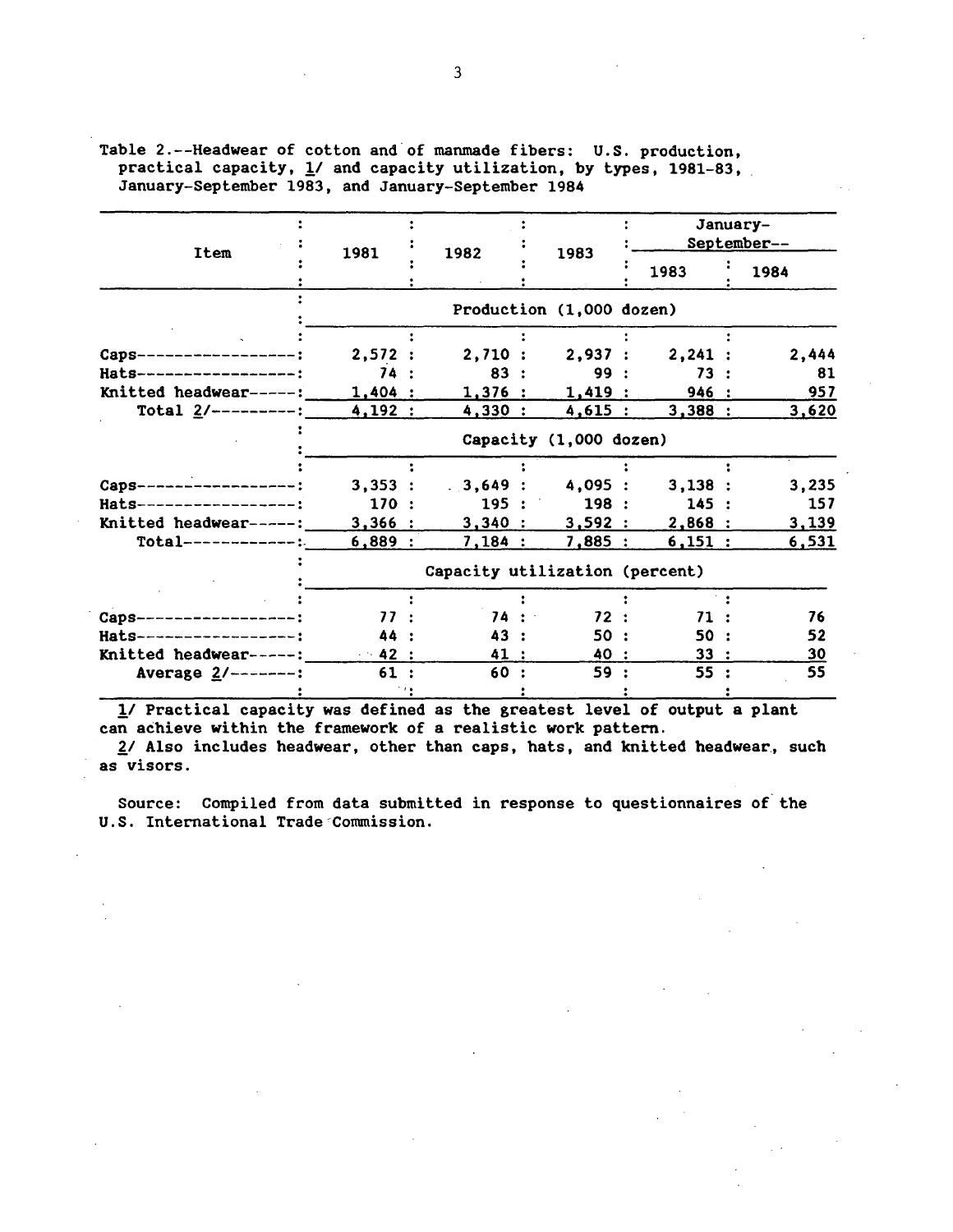Table 3.--Headwear of cotton and of manmade fibers: U.S. producers' domestic shipments, by types, 1981–83, January-September 1983, and January-September 1984  $\sim$ 

 $\mathcal{I}$ 

 $\mathcal{L}_{\mathcal{L}}$ 

|                                                                                |              |              |                        | January-     | September-- |  |
|--------------------------------------------------------------------------------|--------------|--------------|------------------------|--------------|-------------|--|
| Product                                                                        | 1981         | 1982         | 1983                   | 1983         | 1984        |  |
|                                                                                |              |              | Quantity (1,000 dozen) |              |             |  |
|                                                                                |              |              |                        |              |             |  |
| Cut and sew headwear, of cotton:                                               |              |              |                        |              |             |  |
| Baseball and baseball-type                                                     |              |              |                        |              |             |  |
| promotional caps---------------:                                               | <b>大大大</b> · | <b>*** ·</b> | ***                    | <b>***</b> : | ***         |  |
| Sport and casual hats-----------:                                              | <b>***</b> : | 27:          | 29:                    | 22:          | 23          |  |
| Sport and casual caps-----------:                                              | 20:          | 44 :         | 53:                    | 40 :         | 42          |  |
| Other, including visors----------:                                             | 217:         | 236:         | 229:                   | 132 :        | 145         |  |
| Cut and sew headwear of manmade                                                |              |              |                        |              |             |  |
| fibers:                                                                        |              |              |                        |              |             |  |
| Baseball and baseball-type                                                     |              |              |                        |              |             |  |
| promotional caps---------------:                                               | <b>大大大</b> · | *** :        | <b>***</b>             | 大大大          | ***         |  |
| Sport and casual hats------------:                                             | .54 :        | 52:          | 66 :                   | 50 :         | 56          |  |
| Sport and casual caps-----------:                                              | 319:         | 322:         | 336:                   | 267:         | 238         |  |
| Other, including visors----------:                                             | 71:          | 75 :         | 74 :                   | 62:          | 82          |  |
| Knitted headwear--------------------:                                          | 1,376:       | 1,347:       | 1,359:                 | 900:         | 901         |  |
| Total-----------------------                                                   | 5,040:       | 4,836:       | 4,937:                 | 3,542:       | 3,915       |  |
|                                                                                |              |              | Value (1,000 dollars)  |              |             |  |
|                                                                                |              |              |                        |              |             |  |
| Cut and sew headwear, of cotton:                                               |              |              |                        |              |             |  |
| Baseball and baseball-type                                                     |              |              |                        |              |             |  |
| promotional caps----------------:                                              | 大大大          | <b>***</b> : | <b>***</b>             | ***          | ***         |  |
| Sport and casual hats-----------:                                              | 1,269:       | 1,566:       | 1,526:                 | 1,172:       | 1,342       |  |
| Sport and casual caps-----------:                                              | 1,275:       | 1,536:       | 1,758:                 | 1,299:       | 1,422       |  |
| Other, including visors---------: 1,526 :                                      |              | 1,873:       | 1,866:                 | 1,383:       | 1,159       |  |
| Cut and sew headwear of manmade<br>fibers:                                     |              |              |                        |              |             |  |
| Baseball and baseball-type                                                     |              |              |                        |              |             |  |
| promotional caps--------------:                                                | ***          | *** :        | <b>***</b> :           | ***          | ***         |  |
| Sport and casual hats-----------:                                              | 3,332:       | 2,875:       | 3,448:                 | 2,427:       | 2,590       |  |
| Sport and casual caps-----------: 10,745 : 11,285 : 11,637 :                   |              |              |                        | 9,419:       | 8,596       |  |
| Other, including visors---------: $1,892: 2,032: 2,132:$                       |              |              |                        | 1,778:       | 1,922       |  |
| Knitted headwear------------------: 23,400 : 23,434 : 25,403 : 16,285 : 17,063 |              |              |                        |              |             |  |
|                                                                                |              |              |                        |              |             |  |
| Total--------------------------: 93,543 : 92,726 : 96,505 : 70,964 : 79,691    |              |              |                        |              |             |  |

Source: Compiled from data submitted in response to questionnaires of the U.S. International Trade Commission.

 $\Delta$ 

 $\overline{\phantom{a}}$ 

 $\ddot{\phantom{a}}$ 

 $\bar{\mathcal{A}}$ 

 $\mathcal{L}_{\mathcal{L}}$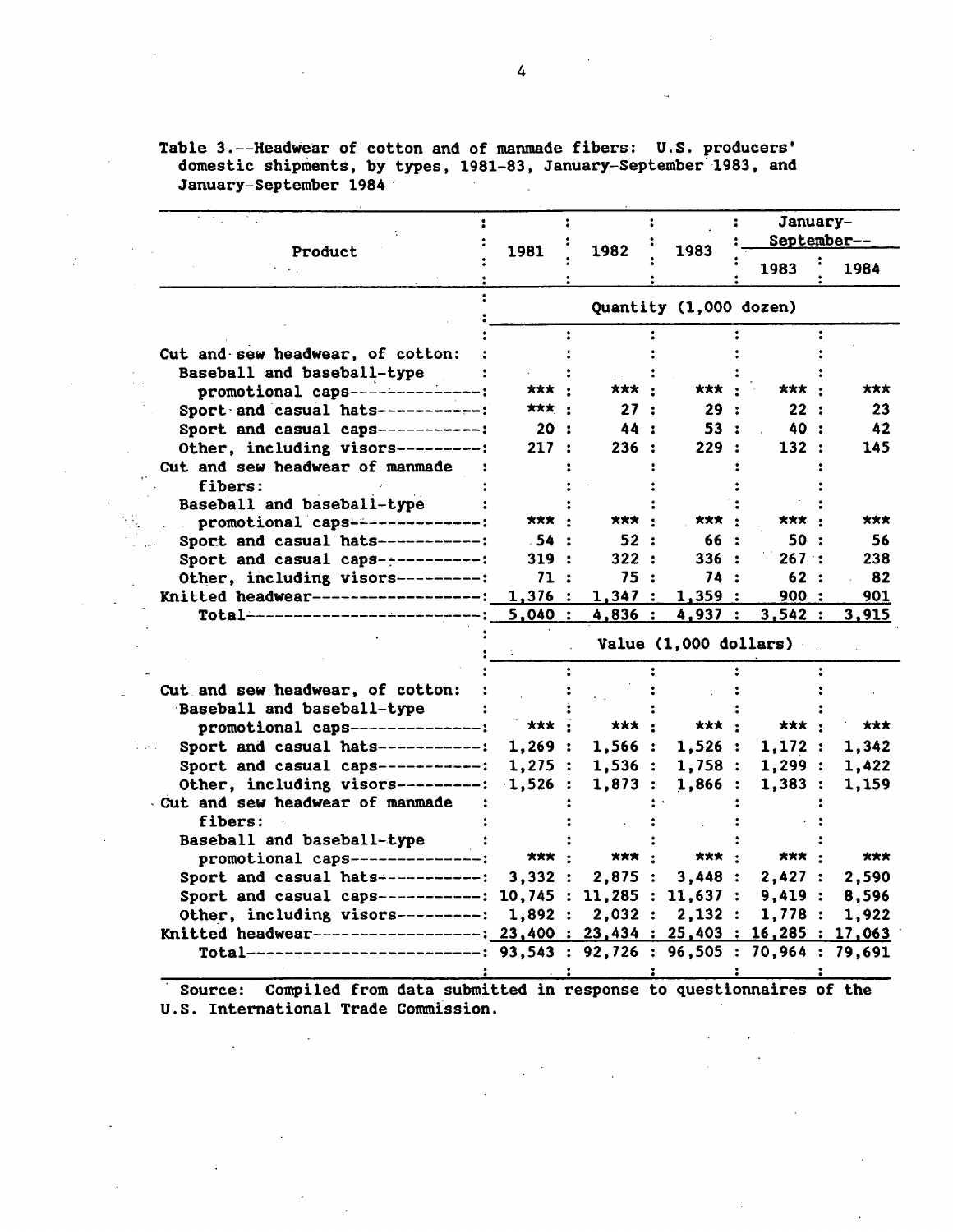| Product                              | 1981 | 1982       |  |                          | 1983         | January-<br>September-- |      |  |
|--------------------------------------|------|------------|--|--------------------------|--------------|-------------------------|------|--|
|                                      |      |            |  |                          | 1983         |                         | 1984 |  |
|                                      |      |            |  | Quantity (1,000 dozen)   |              |                         |      |  |
|                                      |      |            |  |                          |              |                         |      |  |
| Caps-                                | ***  | <b>***</b> |  | <b>***</b> :             | ***          |                         | ***  |  |
| Hats-------------------------------- | Ω    | $\Omega$   |  | <sup>0</sup>             | o            |                         | 0    |  |
| Knitted headwear----------------     | ***  | *** :      |  | *** :                    | *** :        |                         | ***  |  |
| Total----------------------------:   | ***  | <b>***</b> |  | *** :                    | $\mathbf{3}$ |                         | 3    |  |
|                                      |      |            |  | Value $(1,000$ dollars): |              |                         |      |  |
|                                      |      |            |  |                          |              |                         |      |  |
| <b>Caps</b>                          | ***  | 大大大        |  | *** :                    | ***          |                         | ***  |  |
| Hats-                                |      |            |  |                          |              |                         |      |  |
| Knitted headwear--                   | ***  | 大大大        |  | *** :                    | 大大大          |                         | ***  |  |
| Total-<br>______________________     | ***  | ***        |  | 352:                     | $130^\circ$  |                         | ***  |  |
| $\sim$ $^{\circ}$                    |      |            |  |                          |              |                         |      |  |

Table 4.--Headwear of cotton and of manmade fibers: U.S. exports, by types, 1981-83, January-September 1983, and January-September 1984

Source: Compiled from data submitted in response to questionnaires of the U.S. International Trade Commission. U.S. International Trade Commission.  $\Delta \sim 10^{11}$  km s  $^{-1}$  km  $\sim$ 

 $\ddot{\cdot}$ 

√.

 $\mathcal{L}^{\text{max}}$ 

 $\sim$   $\sim$ 

 $\mathbb{R}^{2}$  .

 $\sim$   $\sim$ 

 $\mathbb{R}^{d-1}$  .  $\mathbb{R}^{d}$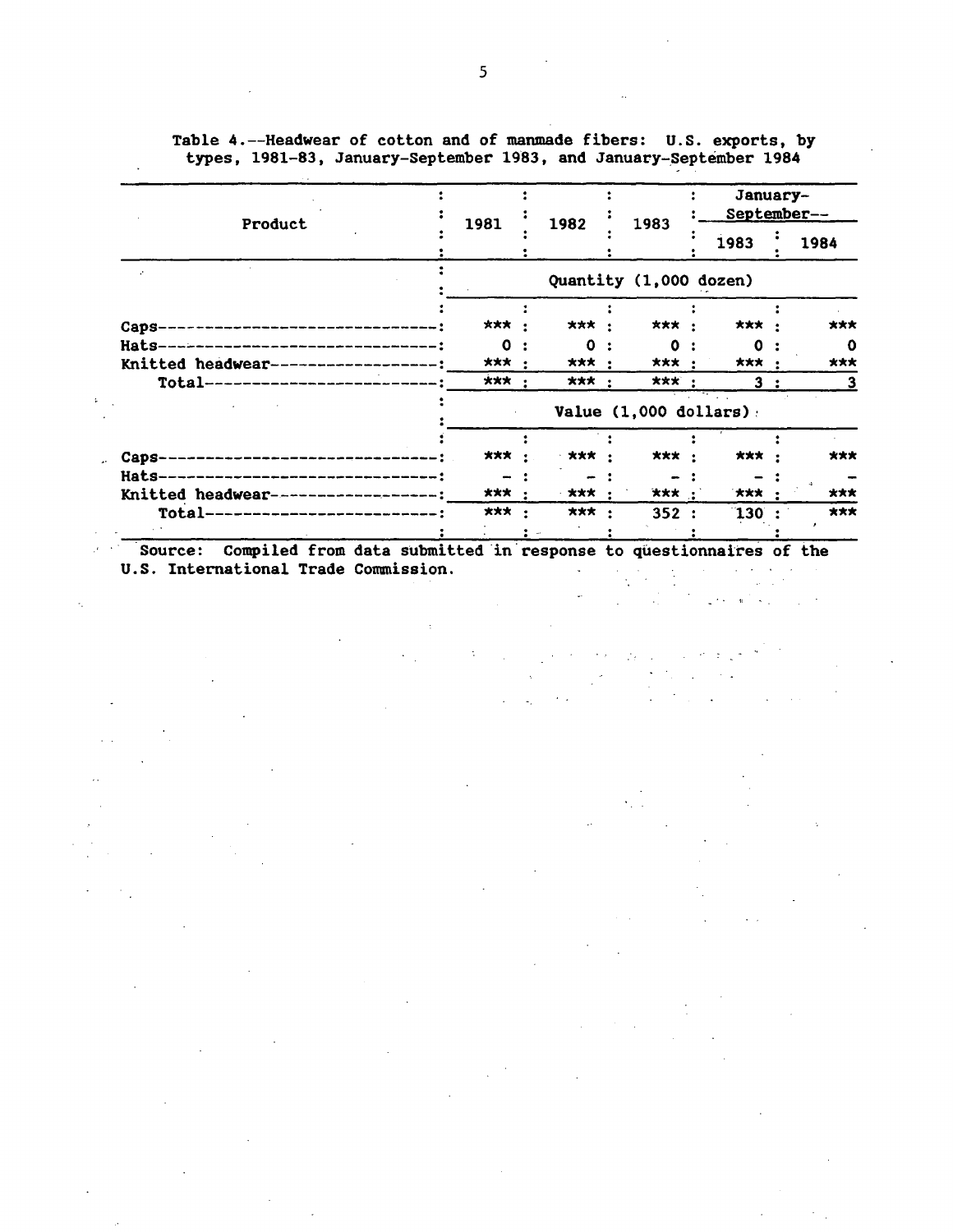Table 5.--Headwear of cotton and of manmade fibers: U.S. producers' inventories, by types, held·as of Dec. 31, 1981~83, Sept. 30, 1983, and Sept. 30, 1984

|                                   |                     | December 31--          |                       |             | September 30-- |
|-----------------------------------|---------------------|------------------------|-----------------------|-------------|----------------|
| Item                              | 1981                | 1982                   | 1983                  | 1984        |                |
|                                   |                     | Quantity (1,000 dozen) |                       |             |                |
| 1.11                              |                     |                        |                       |             |                |
| Caps--------------                | $1,033$ :           | 1,162:                 |                       | 1,198: 895: | 767            |
| Hats-------------------------:    | <b>***</b> :        | -8                     | 8 :                   |             |                |
| Knitted headwear-----------:      | <b>***</b> :        | 233:                   | 198:                  | 311:        | 287            |
| $Total---- 1,314:$                |                     | 1,403:                 | $1,404$ :             | 1,210:      | <u>1,057</u>   |
|                                   |                     |                        | Value (1,000 dollars) |             |                |
|                                   |                     |                        |                       |             |                |
| Caps-------------------------:    | 15,925:             | 18,426 : 19,747 :      |                       | 15,103:     | 13,169         |
| Hats------------------------      | $\star\star\star$ : | <b>***</b> :           | <b>***</b> :          | 175:        | 180            |
| Knitted headwear-----------:      | <b>***</b> :        | *** :                  | <b>***</b> :          | 4,986:      | 4,715          |
| $Total-----$ -------------------: | 19,932:             | 21,902 : 23,014 :      |                       | $20,264$ :  | 18,064         |
|                                   |                     |                        |                       |             |                |

Source: Compiled from data submitted in response to questionnaires of the U.S. International Trade Commission.

 $\mathcal{L}_{\mathcal{A}}$ 

Table 6.--Headwear of cotton and of manmade fibers: U.S. producers' unfilled orders, by types, as of Oct. 1, 1983, and Oct. 1, 1984

| Item | Unfilled orders on hand<br>as of October 1- |      |  |  |  |  |  |
|------|---------------------------------------------|------|--|--|--|--|--|
|      | 1983                                        | 1984 |  |  |  |  |  |
|      | 129                                         | 151  |  |  |  |  |  |
|      | ***                                         | ***  |  |  |  |  |  |
|      | ***                                         | 大大大  |  |  |  |  |  |
|      | 448                                         | 493  |  |  |  |  |  |

Source: Compiled from data submitted in response to questionnaires of the U.S. International Trade Commission.

6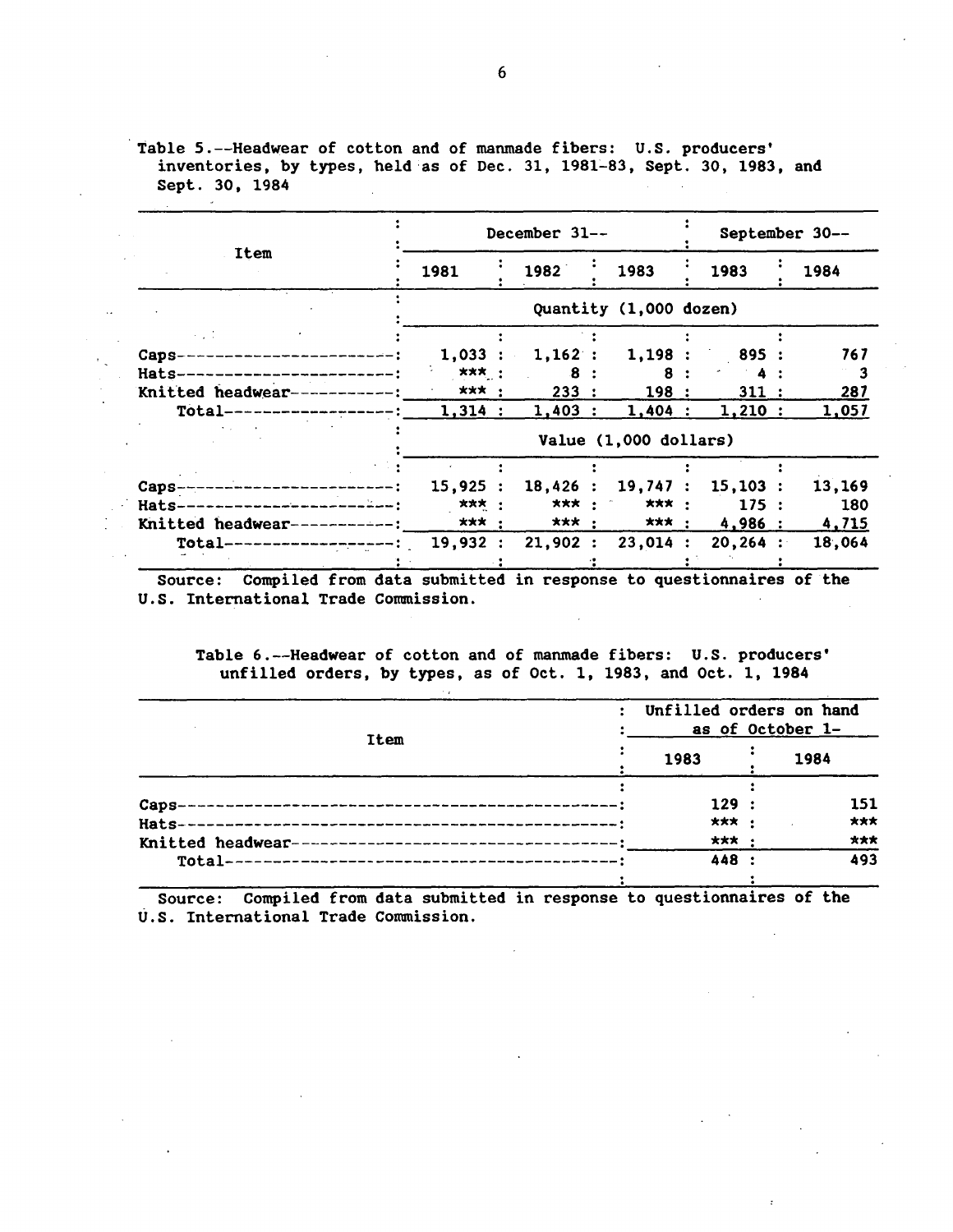Table 7.--Average number of employees, total and production and related workers, employed and hours worked by production and related workers in U.S. establishments in which headwear of cotton and manmade fibers were produced, by types of products, 1981-83, January-September 1983, and January-September 1984

|                                           | 1981   | 1982                                   | 1983                  | January-        | September-- |
|-------------------------------------------|--------|----------------------------------------|-----------------------|-----------------|-------------|
| Item                                      |        |                                        |                       | 1983            | 1984        |
|                                           |        | Average number of employees            |                       |                 |             |
|                                           |        |                                        |                       |                 |             |
|                                           |        |                                        |                       |                 |             |
| All persons---------                      | 4,941  | 5,008:                                 | 5,052:                | 4,800           | 4,987       |
| Production and related workers            |        |                                        |                       |                 |             |
| producing--                               |        |                                        |                       |                 |             |
| All products----------------------        | 3,365: | 3,299:                                 |                       | 3,443 : 3,207 : | 3,306       |
| Caps-------------------------------       | 2,322: | 2,366:                                 |                       | 2,407: 1,510:   | 2,240       |
| Hats---------------------------------     | 370:   | 361:                                   | 281:                  | 273:            | 325         |
| Knitted headwear---------------           | 532:   | 539 :                                  | 491 :                 | 406 :           | 512         |
|                                           |        | Hours worked by production and related |                       |                 |             |
|                                           |        |                                        | workers (1,000 hours) |                 |             |
|                                           |        |                                        |                       |                 |             |
| All products-- $e$ ---------------------: | 6,197: | 6,389:                                 | 6,184:                | 4,853:          | 5,240       |
| $Caps-$                                   | 3,904: | $4,073$ :                              | 3,901:                | $3,305$ :       | 3,376       |
| Hats-------------<br>-----------------'   | 445 :  | 431 :                                  | 433 :                 | 304:            | 386         |
| Knitted headwear-<br>-------------------  | 823:   | 758 :                                  | 687:                  | 439 :           | 613         |
|                                           |        |                                        |                       |                 |             |

Source: Compiled from data submitted in response to questionnaires of the U.S. International Trade Commission.

Table 8.--Headwear of cotton and of manmade fibers: Index of labor productivity, *11* 1981-83, January-September 1983, and January-September 1984

|                                           | $(1981=100)$ |        |        |                     |
|-------------------------------------------|--------------|--------|--------|---------------------|
| Period                                    | Total        | Hats   | Caps   | Knitted<br>headwear |
|                                           |              |        |        |                     |
| 1981--------------------------------      | 100.0:       | 100.0: | 100.0: | 100.0               |
| 1982------------------------------;       | 95.8:        | 93.7 : | 99.3:  | 158.4               |
| 1983-<br>-------------------------------- | 99.5:        | 96.4 : | 107.0: | 182.9               |
| January-September--                       |              |        |        |                     |
| 1983-------------------------------       | 89.7:        | 83.2:  | 110.2: | 183.5               |
| 1984------------------------------        | 94.5:        | 96.3:  | 94.8:  | 137.7               |
|                                           |              |        |        |                     |

*11* output per employee hour in constant dollars.

Source: Compiled from data submitted in response to questionnaires of the U.S. International Trade Commission.  $\sim$  $\mathcal{L}$ 

 $\mathbb{Z}^{\times}$  .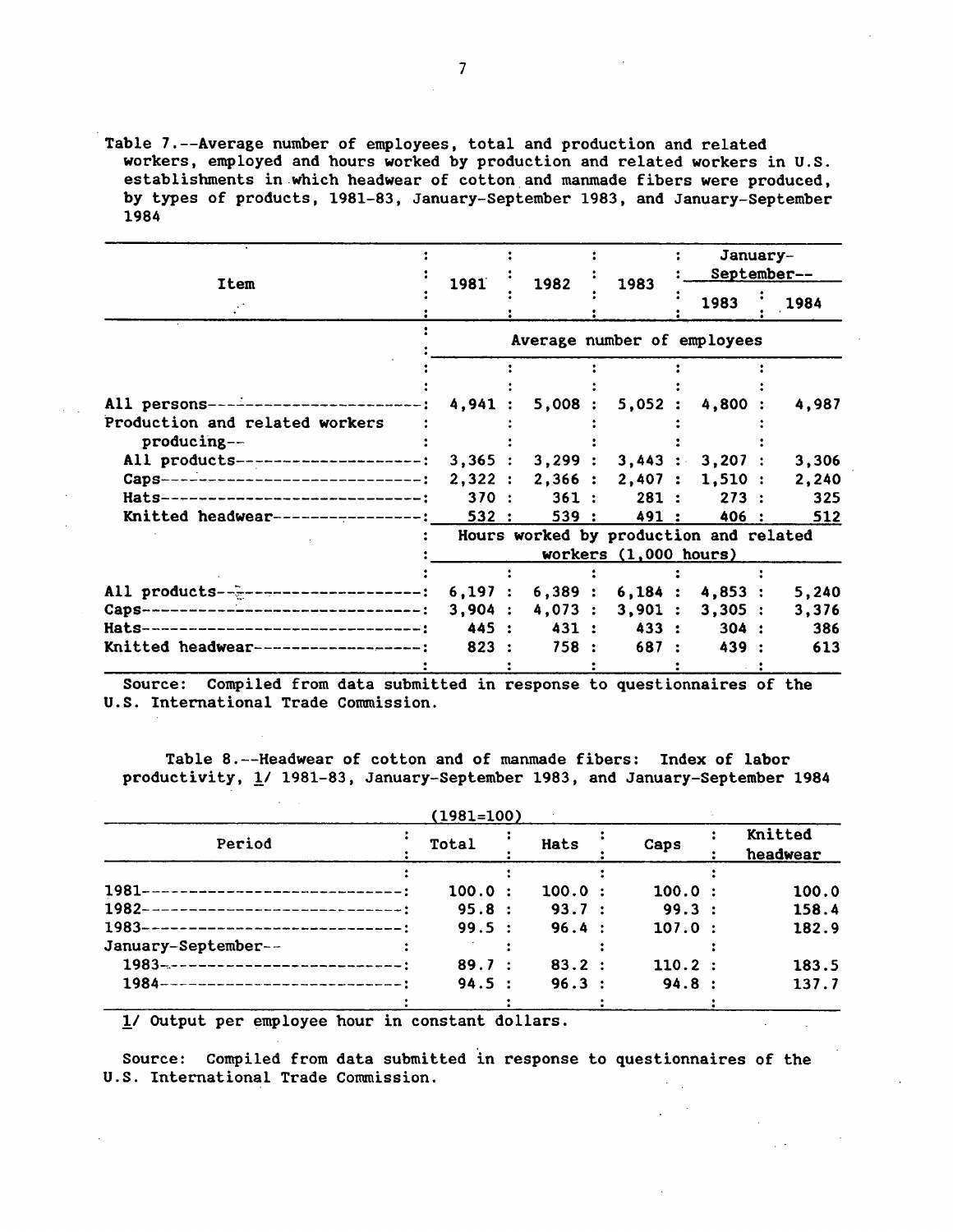Table 9.--Headwear of cotton and of manmade fibers: U.S. producers' imports, by types, 1981-83, January-September 1983, and January-September 1984

| Product                                 | 1981         | 1982           | 1983                   |  | January-<br>September-- |  |             |  |
|-----------------------------------------|--------------|----------------|------------------------|--|-------------------------|--|-------------|--|
|                                         |              |                |                        |  | 1983                    |  | 1984        |  |
|                                         |              |                | Quantity (1,000 dozen) |  |                         |  |             |  |
| Headwear of cotton:                     |              |                |                        |  |                         |  |             |  |
| Caps----------------------------------- | 大大大          | 46 :           | ***                    |  | ***                     |  | ***         |  |
| Hats----------------------------------  | ***          | 27:            | ***                    |  | *** :                   |  | ***         |  |
| Knitted headwear-----------------:      | 0:           | $\mathbf{0}$ : | 0:                     |  | 0:                      |  | $\mathbf 0$ |  |
| Total----------------------------       | 65:          | 73:            | 101:                   |  | 96:                     |  | 142         |  |
| Headwear of manmade fibers:             |              |                |                        |  |                         |  |             |  |
| Caps-------------------------------     | 243:         | 272:           | 297:                   |  | 236:                    |  | 174         |  |
| Hats------------------------------      | ***          | ***            | *** :                  |  | *** :                   |  | ***         |  |
| Knitted headwear-----------------:      | ***          | ***            | *** :                  |  | 大大大                     |  | ***         |  |
| Total------------------------------     | 273:         | 298:           | 327:                   |  | 266:                    |  | 220         |  |
|                                         |              |                | Value (1,000 dollars)  |  |                         |  |             |  |
|                                         |              |                |                        |  |                         |  |             |  |
| Headwear of cotton:                     |              |                |                        |  |                         |  |             |  |
| Caps-------------------------------     | ***          | <b>大大大</b> ·   | *** ·                  |  | ***                     |  | 1,030       |  |
| Hats--------------------------------    | ***          | <b>***</b>     | ***                    |  | ***                     |  | 294         |  |
| Knitted headwear------------------      | $-1$         | $-1$           | - :                    |  | - :                     |  |             |  |
|                                         | 576:         | 706 :          | 1,498:                 |  | 933:                    |  | 1,324       |  |
| Headwear of manmade fibers:             |              |                |                        |  |                         |  |             |  |
| Caps------------------------------:     | 2,964:       | 3,307:         | 3,616:                 |  | 2,872:                  |  | 1.912       |  |
| Hats-------------------------------     | ***          | <b>***</b> :   | <b>***</b> :           |  | ***                     |  | ***         |  |
| Knitted headwear-----------------:      | <b>***</b> : | <b>***</b> :   | <b>***</b> :           |  | <b>***</b>              |  | ***         |  |
| Total----------------------------:      | 3,359:       | 3,634:         |                        |  | 3,972 : 3,228 :         |  | 2,415       |  |
|                                         |              |                |                        |  |                         |  |             |  |

Source: Compiled from data submitted in response to questionnaires of the U.S. International Trade Commission.

 $\cdot$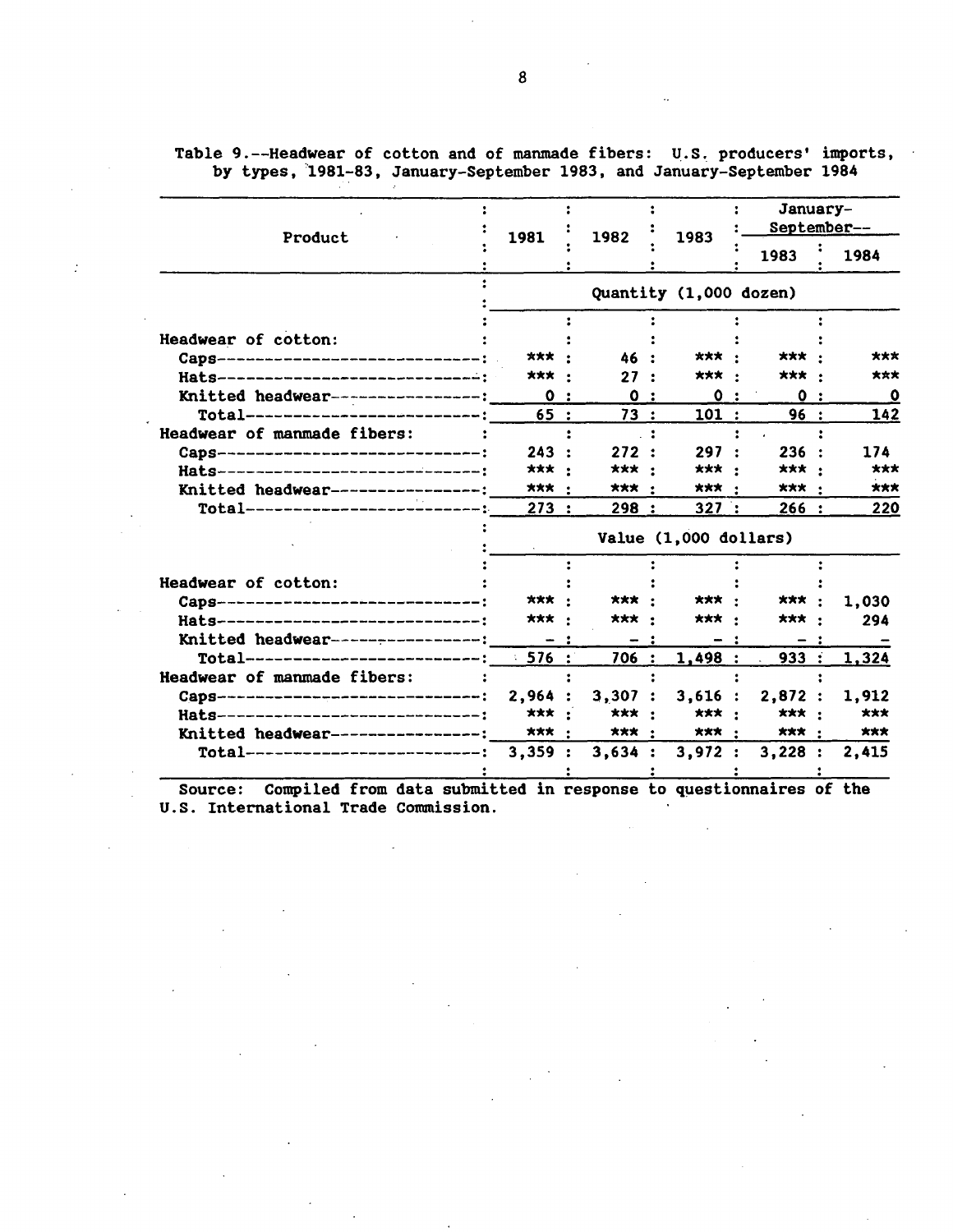| Product                                                             | 1981                  | 1982                      | 1983                   |                                                                                                                                                                                                   |        |  |  |  |  |
|---------------------------------------------------------------------|-----------------------|---------------------------|------------------------|---------------------------------------------------------------------------------------------------------------------------------------------------------------------------------------------------|--------|--|--|--|--|
|                                                                     |                       |                           |                        | 1983                                                                                                                                                                                              | 1984   |  |  |  |  |
|                                                                     |                       |                           | Quantity (1,000 dozen) | January-<br>September--<br>111 :<br>178:<br>*** :<br>27.4:<br>966 :<br>*** :<br>*** :<br>116 :<br>126:<br>4,340:<br>953 :<br>850 :<br>633:<br>1,803:<br>9,002:<br>*** :<br><b>***</b> :<br>1,082: |        |  |  |  |  |
|                                                                     |                       |                           |                        |                                                                                                                                                                                                   |        |  |  |  |  |
| Cut and sew headwear, of cotton:                                    |                       |                           |                        |                                                                                                                                                                                                   |        |  |  |  |  |
| Baseball and baseball-type                                          |                       |                           |                        |                                                                                                                                                                                                   |        |  |  |  |  |
| promotional caps---------------:                                    | 170 :                 | 156:                      | 176:                   |                                                                                                                                                                                                   | 218    |  |  |  |  |
| Sport and casual hats-----------:                                   | 201:                  | 176:                      | 397:                   |                                                                                                                                                                                                   | 316    |  |  |  |  |
| Sport and casual caps-----------:                                   | *** :                 | $\star\star\star$ :       | *** :                  |                                                                                                                                                                                                   | 275    |  |  |  |  |
| Other, including visors---------:                                   | 303 :                 | 317:                      | 407 :                  |                                                                                                                                                                                                   | 324    |  |  |  |  |
| Cut and sew headwear of manmade                                     |                       |                           |                        |                                                                                                                                                                                                   |        |  |  |  |  |
| fibers:                                                             |                       |                           |                        |                                                                                                                                                                                                   |        |  |  |  |  |
| Baseball and baseball-type                                          |                       |                           |                        |                                                                                                                                                                                                   |        |  |  |  |  |
| promotional caps---------------:                                    | 1,515:                | 1,452:                    | 1,527:                 |                                                                                                                                                                                                   | 1,203  |  |  |  |  |
| Sport and casual hats-----------:                                   | ***<br>$\cdot$        | *** :                     | *** :                  |                                                                                                                                                                                                   | ***    |  |  |  |  |
| Sport and casual caps-----------:                                   | <b>***</b> :          | *** :                     | *** :                  |                                                                                                                                                                                                   | ***    |  |  |  |  |
| Other, including visors----------:                                  | 57:                   | 100 :                     | 149:                   |                                                                                                                                                                                                   | 115    |  |  |  |  |
| Knitted headwear-------------------:                                | 100:                  | 104 :                     | 219:                   |                                                                                                                                                                                                   | 198    |  |  |  |  |
| Total---------------------------:                                   | 3,212:                | 4,097:                    | 6,809:                 |                                                                                                                                                                                                   | 5,744  |  |  |  |  |
|                                                                     | Value (1,000 dollars) |                           |                        |                                                                                                                                                                                                   |        |  |  |  |  |
|                                                                     |                       |                           |                        |                                                                                                                                                                                                   |        |  |  |  |  |
| Cut and sew headwear, of cotton:                                    |                       |                           |                        |                                                                                                                                                                                                   |        |  |  |  |  |
| Baseball and baseball-type                                          |                       |                           |                        |                                                                                                                                                                                                   |        |  |  |  |  |
| promotional caps---------------:                                    | 1,682:                | 1,350:                    | 1,611:                 |                                                                                                                                                                                                   | 1,920  |  |  |  |  |
| Sport and casual hats------------:                                  | <b>***</b> :          | 2,027:                    | 2,768:                 |                                                                                                                                                                                                   | 1,967  |  |  |  |  |
| Sport and casual caps------------:                                  | 364 :                 | 462:                      | 931:                   |                                                                                                                                                                                                   | 930    |  |  |  |  |
| Other, including visors---------:                                   | 1,885:                | 1,936:                    | 2,470:                 |                                                                                                                                                                                                   | 2,337  |  |  |  |  |
| Cut and sew headwear of manmade<br>fibers:                          |                       |                           |                        |                                                                                                                                                                                                   |        |  |  |  |  |
| Baseball and baseball-type                                          |                       |                           |                        |                                                                                                                                                                                                   |        |  |  |  |  |
| promotional caps---------------:                                    |                       | 8,671 : 13,327 : 14,546 : |                        |                                                                                                                                                                                                   | 11,095 |  |  |  |  |
| Sport and casual hats------------:                                  | ***                   | $***:$                    | *** :                  |                                                                                                                                                                                                   | ***    |  |  |  |  |
| Sport and casual caps------------:                                  | <b>***</b> :          | <b>***</b>                | <b>***</b> :           |                                                                                                                                                                                                   | ***    |  |  |  |  |
| Other, including visors---------:                                   | 419:                  | 763:                      | 1,339:                 |                                                                                                                                                                                                   | 898    |  |  |  |  |
| Knitted headwear--------------------:                               |                       |                           |                        | $1,033$ : $1,019$ : $3,659$ : $1,392$ :                                                                                                                                                           |        |  |  |  |  |
| Total-------------------------: 21,247 : 23,688 : 32,464 : 19,217 : |                       |                           |                        |                                                                                                                                                                                                   | 3,705  |  |  |  |  |
|                                                                     |                       |                           |                        |                                                                                                                                                                                                   | 27,533 |  |  |  |  |
|                                                                     |                       |                           |                        |                                                                                                                                                                                                   |        |  |  |  |  |

Table 10.--Headwear of cotton and of manmade fibers: U.S. importers' (as opposed to producers') imports, by types, 1981-83, January-September 1983, and January-September 1984

· Source: Compiled from data submitted in response to questionnaires of the U.S. International Trade Commission.

 $\frac{1}{2} \frac{1}{2} \frac{1}{2} \frac{1}{2}$ 

 $\sim$ 

 $\mathcal{L}^{\pm}$ 

 $\mathcal{L}_{\text{max}}$ 

 $\ddot{\phantom{0}}$ 

ü.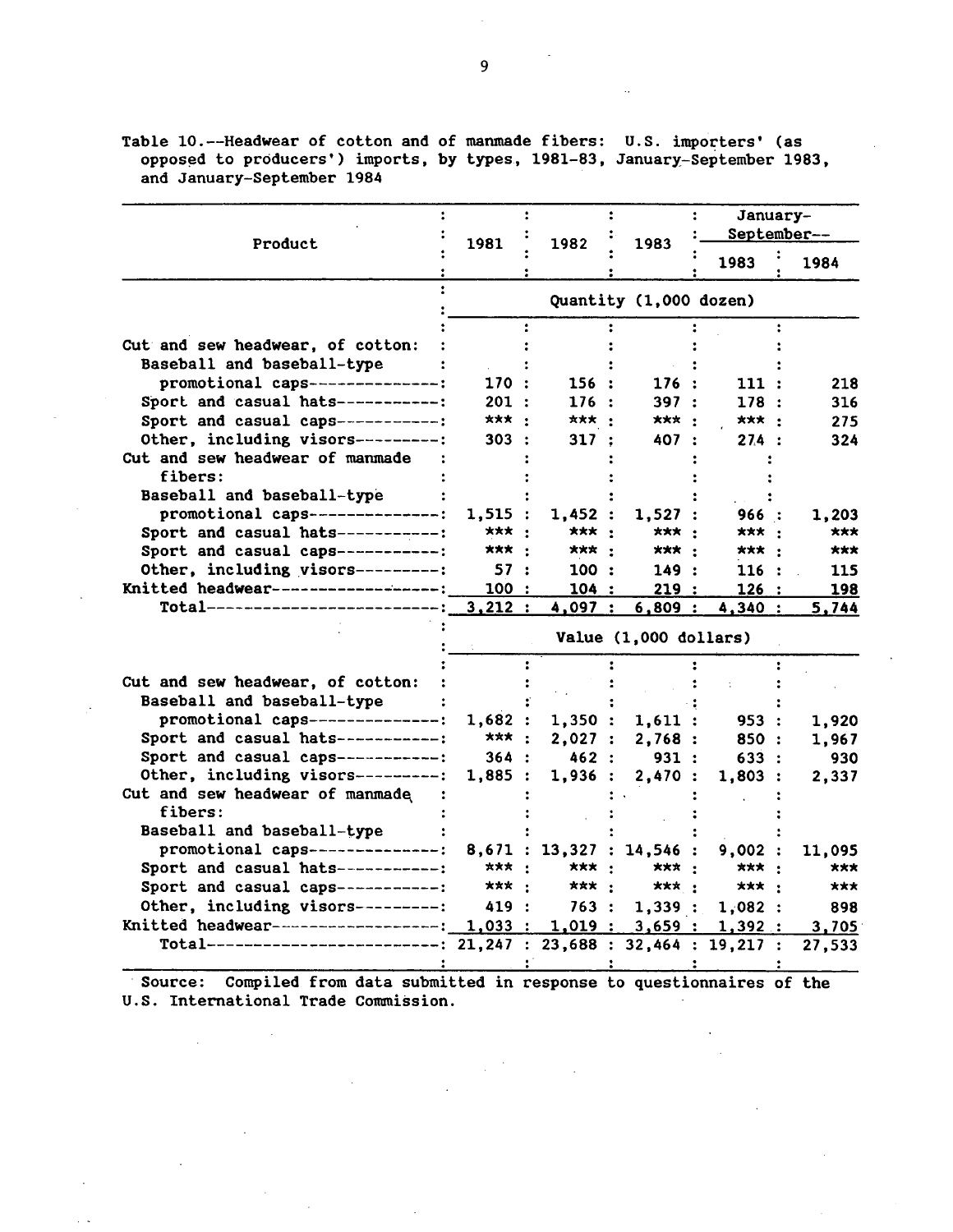|                                                                                                                      |                       | 1981               |                        | January-<br>September-- |               |  |  |  |
|----------------------------------------------------------------------------------------------------------------------|-----------------------|--------------------|------------------------|-------------------------|---------------|--|--|--|
| Product                                                                                                              |                       | 1982               | 1983                   | 1983                    | 1984          |  |  |  |
|                                                                                                                      |                       |                    | Quantity (1,000 dozen) |                         |               |  |  |  |
|                                                                                                                      |                       |                    |                        |                         |               |  |  |  |
| Cut and sew headwear, of cotton:                                                                                     |                       |                    |                        |                         |               |  |  |  |
| Baseball and baseball-type                                                                                           |                       |                    |                        |                         |               |  |  |  |
| promotional caps--------------:                                                                                      | 165:                  | 155 :              | 183:                   | 124:                    | 231           |  |  |  |
| Sport and casual hats-----------:                                                                                    | 191:                  | 175:               | 324:                   | 177:                    | 236           |  |  |  |
| Sport and casual caps-----------:                                                                                    | *** :                 | 142:               | *** :                  | <b>***</b> :            | 275           |  |  |  |
| Other, including visors---------:                                                                                    | 292:                  | 317:               | 318 :                  | 278:                    | 292           |  |  |  |
| Cut and sew headwear of manmade                                                                                      |                       |                    |                        |                         |               |  |  |  |
| fibers:                                                                                                              |                       |                    |                        |                         |               |  |  |  |
| Baseball and baseball-type                                                                                           |                       |                    |                        |                         |               |  |  |  |
| promotional caps---------------:                                                                                     | 943 :                 | $1,406$ :          | 1,612:                 | 981 :                   | 1,123         |  |  |  |
| Sport and casual hats------------:                                                                                   | *** :                 | *** :              | <b>***</b> :           | <b>***</b> :            | ***           |  |  |  |
| Sport and casual caps------------:                                                                                   | *** :                 | *** :              | *** :                  | <b>***</b> :            | ***           |  |  |  |
| Other, including visors---------:                                                                                    | 50 :                  | 95:                | 144:                   | 116:                    | 115           |  |  |  |
| Knitted headwear-------------------:                                                                                 | 99 :                  | 103:               | 124:                   | 114:                    | 112           |  |  |  |
| Total--------------------------------                                                                                | 3,125:                | 3,867:             | 6,639:                 | 4,359 :                 | 5,470         |  |  |  |
|                                                                                                                      | Value (1,000 dollars) |                    |                        |                         |               |  |  |  |
|                                                                                                                      |                       |                    |                        |                         |               |  |  |  |
| Cut and sew headwear, of cotton:                                                                                     |                       |                    |                        |                         |               |  |  |  |
| Baseball and baseball-type :                                                                                         |                       |                    |                        |                         |               |  |  |  |
| promotional caps---------------:                                                                                     | 2,557:                | 2,262:             | 2,659:                 | 1,975:                  | 3,045         |  |  |  |
| Sport and casual hats-----------:                                                                                    | <b>***</b> :          | 2,229:             | 2,939:                 | 1,284:                  | 1,556         |  |  |  |
| Sport and casual caps-----------:                                                                                    | 507 :                 | 757 :              | 1,391:                 | 1,047:                  | 1,464         |  |  |  |
| Other, including visors---------:                                                                                    | 2,410:                | 2,447:             | 2,350:                 | 2,045:                  | 2,135         |  |  |  |
| Cut and sew headwear of manmade<br>fibers:                                                                           |                       |                    |                        |                         |               |  |  |  |
| Baseball and baseball-type                                                                                           |                       |                    |                        |                         |               |  |  |  |
| promotional caps--------------: 11,758 : 17,135 : 19,444 : 12,555 : 14,085                                           |                       |                    |                        |                         |               |  |  |  |
| Sport and casual hats-----------:                                                                                    | ***                   | $***:$             | <b>***</b> :           |                         |               |  |  |  |
|                                                                                                                      |                       |                    |                        | 1,491:                  | 2,606         |  |  |  |
| Sport and casual caps-----------:                                                                                    | <b>***</b> :          | 2,176:             | 3,714:                 | 2,604:                  | 3,435         |  |  |  |
| Other, including visors----------:                                                                                   | 399:<br>*** :         | 655:<br><b>***</b> | 1,324:<br><b>***</b> : | 1,078:                  | 959           |  |  |  |
| Knitted headwear-------------------;<br>Total---------------------------: 30,480 : 31,588 : 38,759 : 26,679 : 31,879 |                       |                    |                        |                         | 2,600 : 2,594 |  |  |  |
|                                                                                                                      |                       |                    |                        |                         |               |  |  |  |

Table 11.--Headwear of cotton and of manmade fibers: U.S. importers' sales, by types, 1981-83, January-September 1983, and January-September 1984

Source: Compiled from data submitted in response to questionnaires of the U.S. International Trade Commission.  $\sim$  $\bar{z}$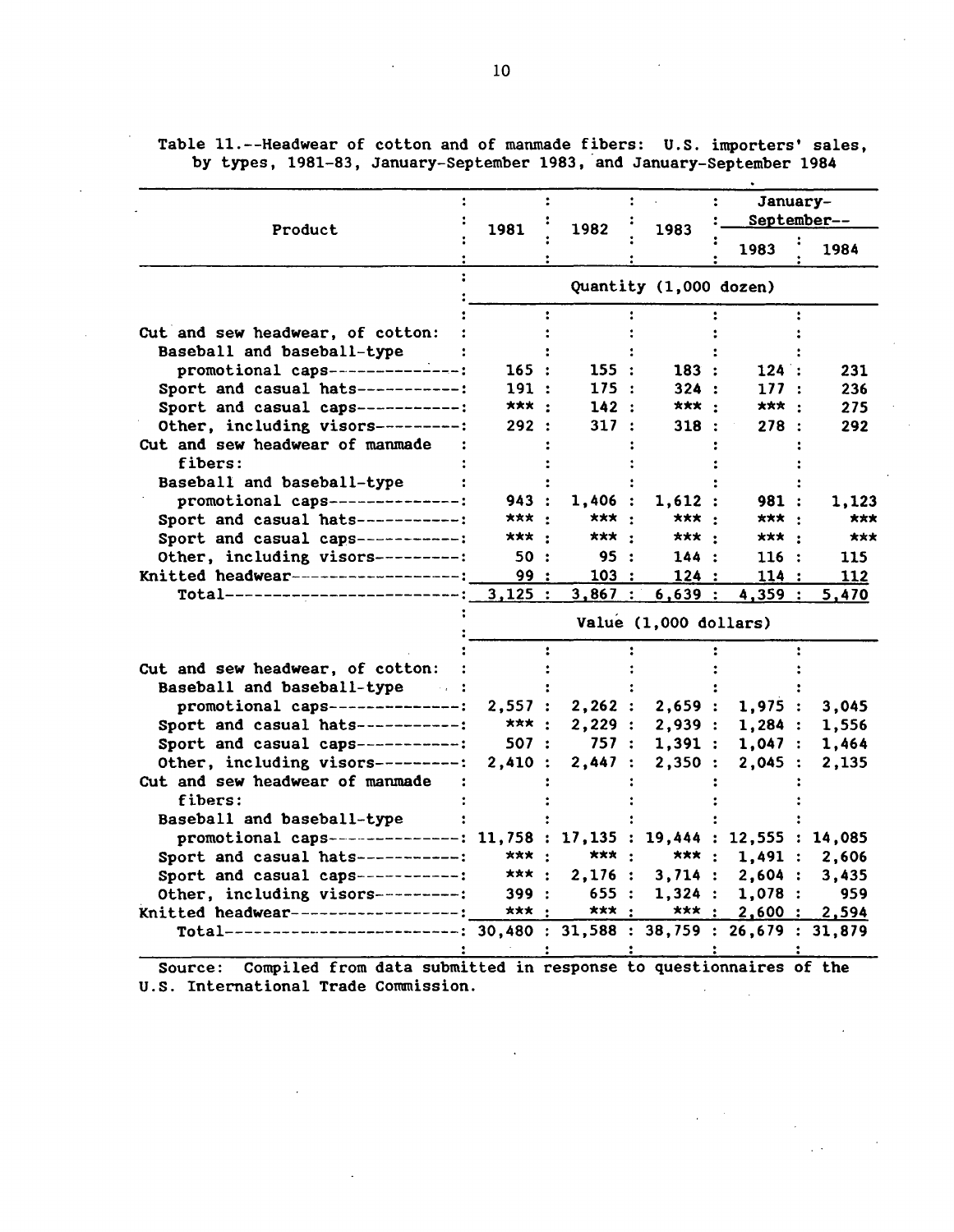|                                     |                        | December $31--$ |        |  | September 30-- |  |       |  |  |  |  |
|-------------------------------------|------------------------|-----------------|--------|--|----------------|--|-------|--|--|--|--|
| Product                             | 1981                   | 1982            | 1983   |  | 1983           |  | 1984  |  |  |  |  |
|                                     | Quantity (1,000 dozen) |                 |        |  |                |  |       |  |  |  |  |
|                                     |                        |                 |        |  |                |  |       |  |  |  |  |
| Caps-<br>-------------------------- | 387:                   | 676:            | 649:   |  | 492 :          |  | 549   |  |  |  |  |
| Hats-------------------------:      | *** :                  | ***             | 51:    |  | 33:            |  | ***   |  |  |  |  |
| Knitted headwear------------:       | <b>***</b> :           | *** :           | 14:    |  | 16:            |  | ***   |  |  |  |  |
| $Total----------$                   | 442 :                  | 741:            | 714:   |  | 541:           |  | 684   |  |  |  |  |
|                                     | Value (1,000 dollars)  |                 |        |  |                |  |       |  |  |  |  |
|                                     |                        |                 |        |  |                |  |       |  |  |  |  |
| Caps--------------------------      | 3,863:                 | 6,361:          | 5,975: |  | 4,871:         |  | 5,348 |  |  |  |  |
| Hats------------------------:       | <b>***</b>             | <b>***</b> :    | 672:   |  | *** :          |  | ***   |  |  |  |  |
| Knitted headwear-----------:        | *** :                  | <b>***</b> :    | 165:   |  | *** :          |  | ***   |  |  |  |  |
| $Total-----$                        | 5,613:                 | 7,517:          | 6,812: |  | 5,596:         |  | 6,698 |  |  |  |  |
|                                     |                        |                 |        |  |                |  |       |  |  |  |  |

Table 12.--Headwear of cotton and of manmade fibers: U.S. importers' inventories, by types, held as of Dec. 31, 1981-83, Sept. 30, 1983, and Sept. 30, 1984

Source: Compiled from data submitted in response to questionnaires of the U.S. International Trade Commission.

Table 13.--Headwear of cotton and of manmade fibers: U.S. importers' unfilled orders, by types, as of Oct. 1, 1983, and Oct. 1, 1984

| (In thousands of dozens) |       |                                             |
|--------------------------|-------|---------------------------------------------|
| Item                     |       | Unfilled orders on hand<br>as of October 1- |
|                          | 1983  | 1984                                        |
|                          | ***   | ***                                         |
|                          | 大大大   | ***                                         |
|                          | ***   | ***                                         |
|                          | 135 : | 233                                         |

Source: Compiled from data submitted in response to questionnaires of the U.S. International Trade Commission.

(In thousands of dozens)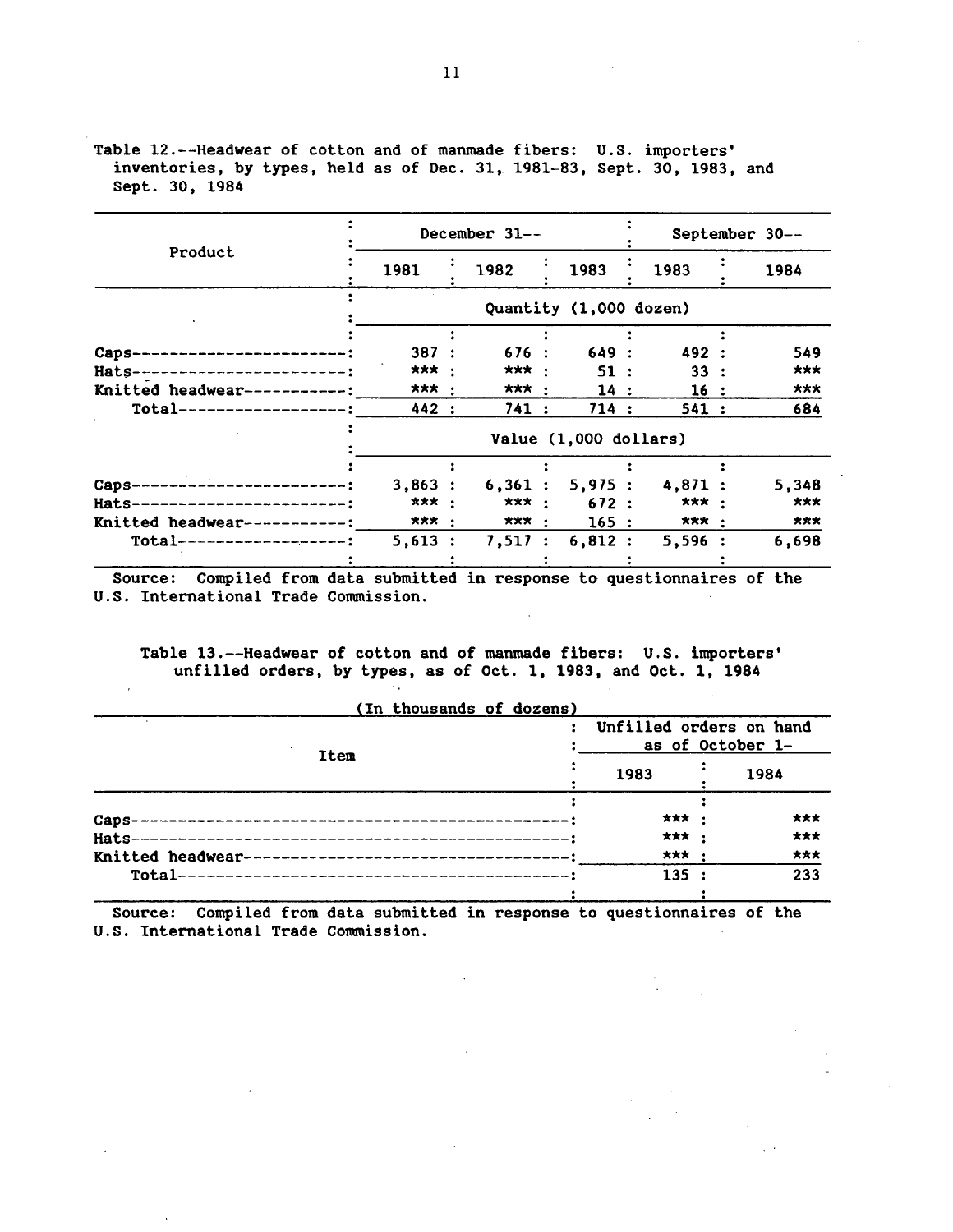Table 14.--Headwear of cotton and of manmade fibers: Weighted-average wholesale selling prices (per dozen) of domestic and imported products 1/ and average margins of underselling or overselling, *ZI* by types, 1982-84

| Item                                      | 1982         | 1983         | 1984  |
|-------------------------------------------|--------------|--------------|-------|
|                                           |              |              |       |
| Men's baseball-type promotional           |              |              |       |
| caps: $3/$                                |              |              |       |
| Domestic price 4/---------------------:   | 20.18:       | 20.22 :      | 20.59 |
| Import price 5/------------------------:  | 13.66:       | 10.85:       | 10.57 |
| Average margin--------------(percent)--:  | 32:          | 46 :         | 49    |
| Men's ivy-league or English caps: 6/ :    |              |              |       |
| Domestic price 7/-----------------------: | <b>***</b> : | 71.17:       | 61.46 |
| Import price 8/-------------------------: | 14.13:       | <b>***</b> : | ***   |
| Average margin--------------(percent)--:  | 81:          | *** :        | ***   |
| Machine-knitted acrylic hockey caps:      |              |              |       |
| Domestic price 9/----------------------:  | *** :        | 10.19:       | 9.98  |
| Import price 10/-----------------------   | $-1$         | *** :        | ***   |
| Average margin--------------(percent)--:  | $-1$         | <b>***</b> : | ***   |
|                                           |              |              |       |

!I Imports include both those entered by U.S. producers and those entered by other firms.

2/ Calculated as the percentage difference in the import price from the domestic price. Average margins resulting from domestic prices less than import prices are shown in parentheses ( ).

 $2/$  Baseball-type promotional caps of cotton or polyester, with one-piece front and side and rear mesh panels.

!I Domestic prices based on a total quantity of 469,019 dozen in 1982, 534,926 dozen in 1983, and 516,244 dozen in 1984.

 $5/$  Import prices based on a total quantity of 109,183 dozen in 1982, 263,859 dozen in 1983, and 207,444 dozen in 1984.

6/ Ivy-league style or English caps of cotton or polyester, with snap-on visor connecting it to crown.

7/ Domestic prices based on a total quantity of  $***$  dozen in 1982, 21,920 dozen in 1983, and 18,560 dozen in 1984.

 $8/$  Import prices based on a total quantity of 2,456 dozen in 1982, \*\*\* dozen in 1983, and \*\*\* dozen in 1984.

9/ Domestic prices based on a total quantity of  $***$  dozen in 1982, 72,279 dozen in 1983, and 58,504 dozen in 1984.

10/ Import prices based on a total quantity of \*\*\* dozen in 1983 and \*\*\*·dozen in 1984.

Source: Compiled from data submitted in response to questionnaires of the U.S. International Trade Commission.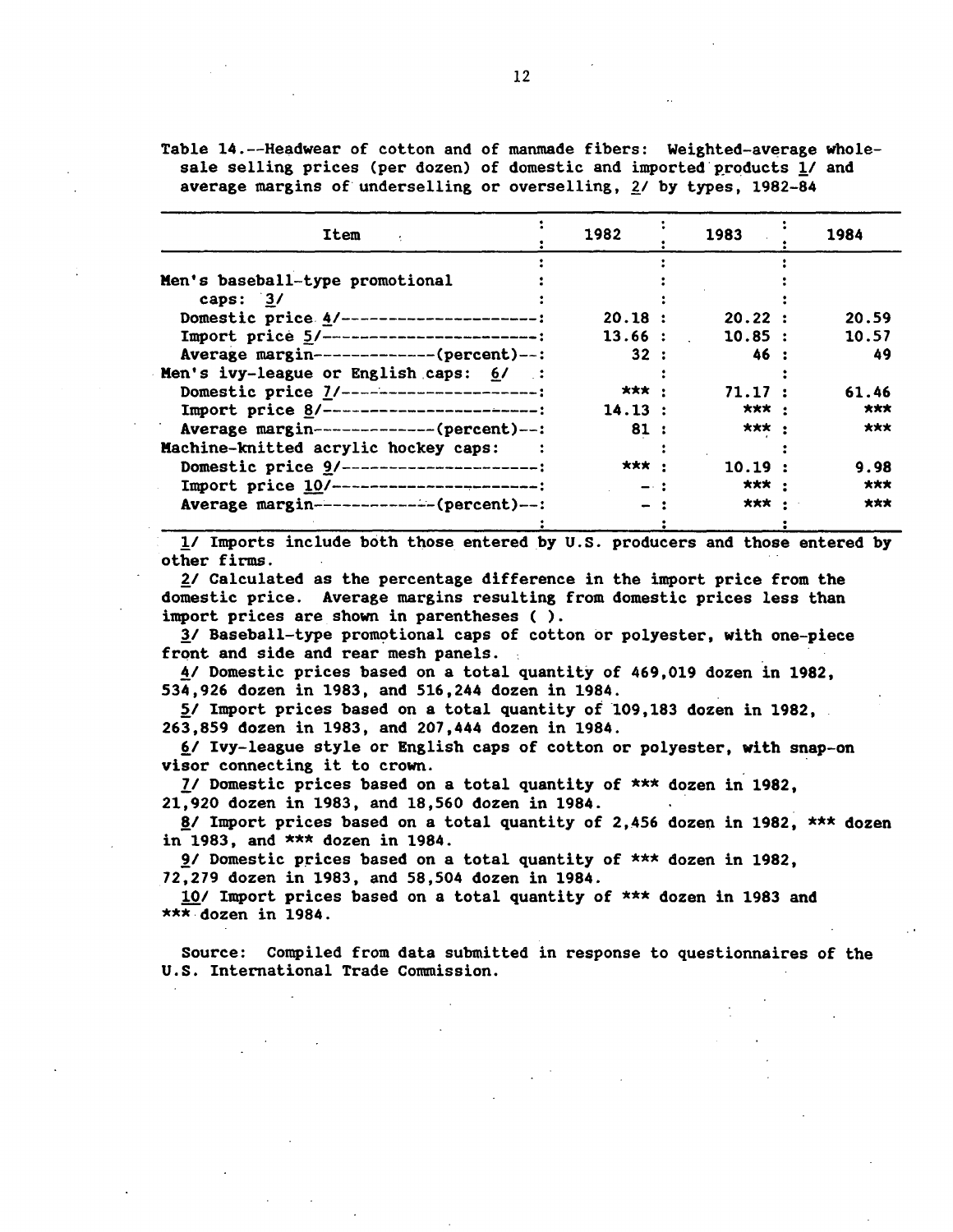Table 15.--Headwear of cotton and of manmade fibers: U.S. producers' domestic shipments, imports for consumption, exports, and apparent consumption, 1981-83, January-September 1983, and January-September 1984 ·

|                     |              | unit value per dozen) |            |                                        |           |                   |
|---------------------|--------------|-----------------------|------------|----------------------------------------|-----------|-------------------|
|                     | Producers'   |                       |            |                                        | Apparent  | : Ratio (percent) |
| Period              | domestic     | Exports               | Imports    | $\mathcal{O}(\mathcal{O}_\mathcal{O})$ | consump-  | of imports to     |
|                     | shipments 1/ |                       | 21         |                                        | tion 3/   | : consumption 4/  |
|                     |              |                       | Quantity   |                                        |           |                   |
|                     |              |                       |            |                                        |           |                   |
| $1981$ -----------: | 5,040:       | 953:                  | 6,650:     |                                        | 11,690:   | 57                |
| $1982$ ----------:  | 4,836:       | 972:                  | 8,613:     |                                        | 13,449:   | 64                |
| $1983$ ----------:  | 4,937:       | 930:                  | 9,029:     |                                        | 13,966:   | 65                |
| Jan.-Sept--         |              |                       |            |                                        |           |                   |
| $1983$ --------:    | 3,542:       | 698 :                 | 6,641:     |                                        | 10, 183:  | 65                |
| $1984$ --------:    | 3,915:       | 758:                  | 9,587:     |                                        | 13,502:   | 71                |
|                     |              |                       | Value      |                                        |           |                   |
|                     |              |                       |            |                                        |           |                   |
| $1981$ ----------:  | 93,543:      | 14,997:               | 63,300 :   |                                        | 156,843:  | 40                |
| $1982$ -----------: | 92,726:      | 13,973:               | 72,442:    |                                        | 165, 168: | 44                |
| $1983$ ----------:  | 96,505:      | 14,093:               | 74,254:    |                                        | 170,759:  | 43                |
| Jan.-Sept-- :       |              |                       |            |                                        |           |                   |
| $1983$ --------:    | 70,964:      | 10,024:               | 54,474:    |                                        | 125,438:  | 43                |
| $1984$ --------:    | 79,691:      | 10,865                | 79,926:    |                                        | 159,617:  | 50                |
|                     |              |                       | Unit value |                                        |           |                   |
|                     |              |                       |            |                                        |           |                   |
| $1981$ ----------:  | \$18.56:     | \$15.74 :             | \$9.52 :   |                                        | \$13.42:  |                   |
| $1982$ ----------:  | 19.17:       | 14.38:                | 8.41:      |                                        | 12.28:    |                   |
| $1983$ ----------:  | 19.55:       | 15.15:                | 8.22:      |                                        | 12.23:    |                   |
| Jan.-Sept-- :       |              |                       |            |                                        |           |                   |
| $1983$ --------:    | 20.04:       | 14.36:                | 8.20       |                                        | 12.32     |                   |
| $1984$ --------:    | 20.36:       | 14.33:                | 8.34:      |                                        | 11.82:    |                   |
|                     |              |                       |            |                                        |           |                   |

(Quantity in thousands of dozens; value in thousands of dollars;

!I Compiled from data submitted in response to questionnaires of the U.S. International Trade Commission, and represent domestic shipments; the shipments data exclude exports.

*£1* Represents official statistics of the U.S. Department of Commerce and includes headwear other than that of rubber or plastics. The export data are shown only for information purposes; they were not included in the computations to determine apparent consumption because exports are already excluded from the data on producers' domestic shipments.

1/ The import penetration ratio is overstated, because U.S. producers' shipments data are based on questionnaire responses, and not all producers responded to the questionnaire. Import and export data, however, represent total imports as reported by the U.S. Department of Commerce.

A/ Represents producers' domestic shipments plus imports.

 $\mathbb{R}^3$  $\mathcal{L}_{\mathcal{A}}$ 

> Source: Compiled from official statistics of the U.S. Department of Commerce, except as noted.

13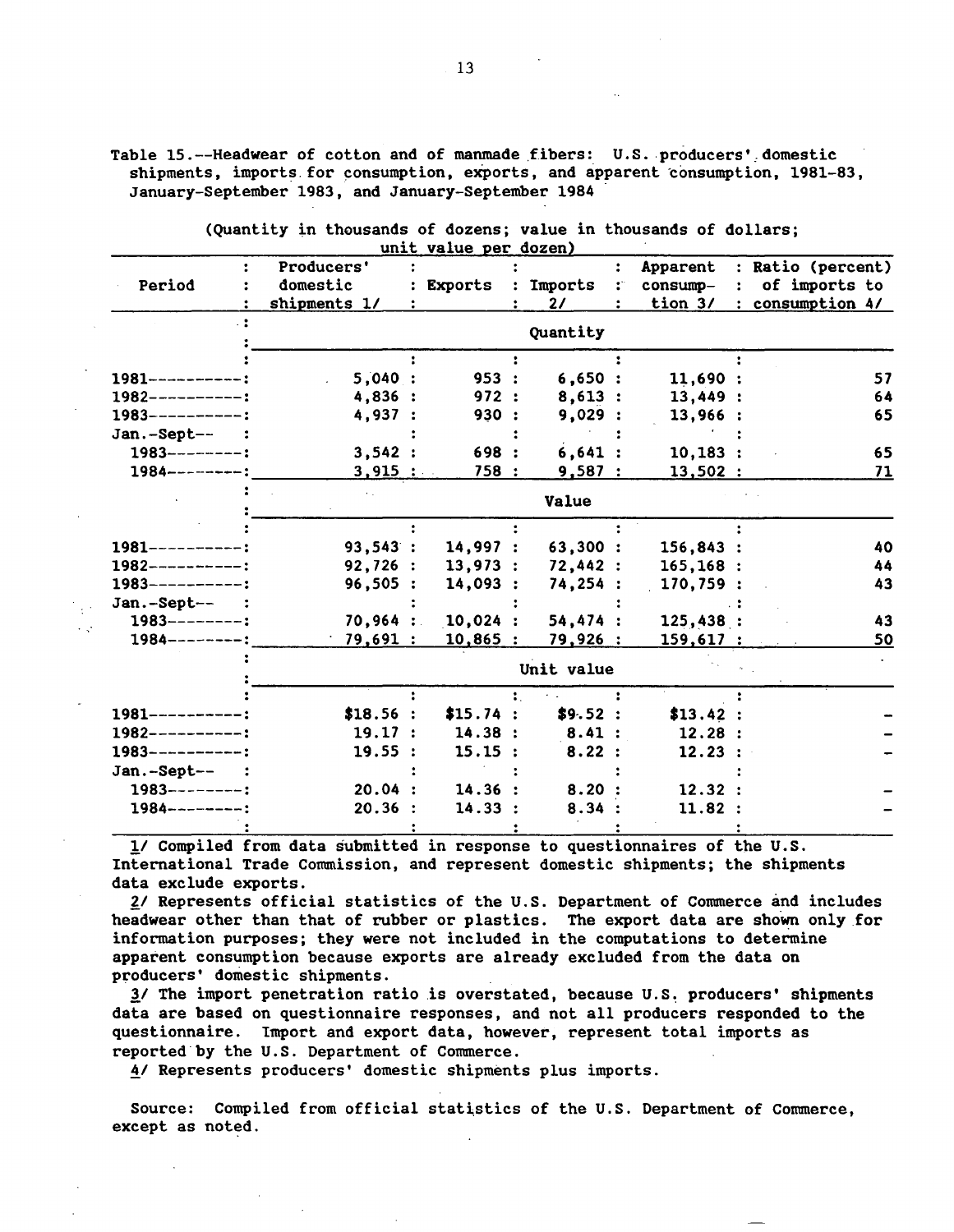|                                                                  |                                            |      |                            |      |                        | January-<br>September-- |                         |  |                      |
|------------------------------------------------------------------|--------------------------------------------|------|----------------------------|------|------------------------|-------------------------|-------------------------|--|----------------------|
| Source                                                           | 1981<br>1982                               | 1983 |                            | 1983 |                        | 1984                    |                         |  |                      |
|                                                                  |                                            |      |                            |      | Quantity (1,000 dozen) |                         |                         |  |                      |
| Taiwan------------------------------;                            | 2,889:                                     |      | 4,004:                     |      | 4,321 :                |                         | 3,215:                  |  | 4,231                |
| South Korea ------------------------                             | 2,111:                                     |      | 2,650:                     |      | 2,289:                 |                         | 1,751:                  |  | 2,287                |
| China-------------------------------                             | 421:                                       |      | 574:                       |      | 760 :                  |                         | 496 :                   |  | 1,325                |
| Hong Kong---------------------------                             | 438 :                                      |      | 449 :                      |      | 595 :                  |                         | 392:                    |  | 653                  |
| Philippines-------------------------                             | 49 :                                       |      | 221:                       |      | 346:                   |                         | 226:                    |  | 498                  |
| Haiti-------------------------------                             | 229:                                       |      | 283:                       |      | 205:                   |                         | 160:                    |  | 163                  |
| Hexico------------------------------                             | 154:                                       |      | 107:                       |      | 136:                   |                         | 114:                    |  | 90                   |
| Italy-------------------------------                             | 51:                                        |      | 43 :                       |      | 105:                   |                         | 76:                     |  | 65                   |
| All other---------------------------                             | 308:                                       |      | 282:                       |      | 272:                   |                         | 211:                    |  | 275                  |
| $Total$ -----------------------------                            | 6,650:                                     |      | 8,613:                     |      | 9,029:                 |                         | 6,641:                  |  | 9,587                |
|                                                                  | Value (1,000 dollars)                      |      |                            |      |                        |                         |                         |  |                      |
|                                                                  |                                            |      |                            |      |                        |                         |                         |  |                      |
| Taiwan------------------------------: 24,211 :                   |                                            |      | 33,868 : 36,229 : 26,842 : |      |                        |                         |                         |  | 37,323               |
| South Korea-----------------------: 22,915 :                     |                                            |      | 22,062 : 18,995 : 14,318 : |      |                        |                         |                         |  | 19,330               |
| China--------------------------------                            | 2,430:                                     |      |                            |      |                        |                         | 3,201 : 4,376 : 2,751 : |  | 6,921                |
| Hong Kong---------------------------:                            | 3,132:                                     |      | 3,364:                     |      | 3,894:                 |                         | 2,636:                  |  | 4,864                |
| Philippines-------------------------:                            | 559 :                                      |      | 1,971:                     |      | 2,448:                 |                         | 1,660:                  |  | 3,638                |
| Haiti-------------------------------                             | 1,716:                                     |      | 2,182:                     |      | 1,613:                 |                         | 1,223:                  |  | 1,233                |
| Hexico------------------------------                             | 2,925:                                     |      | 971:                       |      | 895 :                  |                         | 722:                    |  | 755                  |
| Italy-------------------------------                             | 1,049:                                     |      | 901:                       |      | 1,490:                 |                         | 1,098:                  |  | 1,227                |
| All other--------------------------: 4,363:                      |                                            |      | 3,922:                     |      | 4,314:                 |                         | 3,224:                  |  | 4,635                |
| Total--------------------------: 63,300: 72,442: 74,254: 54,474: |                                            |      |                            |      |                        |                         |                         |  | <u>79,926</u>        |
|                                                                  | Unit value (per dozen)                     |      |                            |      |                        |                         |                         |  |                      |
|                                                                  |                                            |      |                            |      |                        |                         |                         |  |                      |
| Taiwan------------------------------                             | \$8.38:                                    |      | \$8.46:                    |      | \$8.38:                |                         | \$8.35:                 |  | \$8.82               |
| South Korea-------------------------                             | 10.86:                                     |      | 8.33:                      |      | 8.30:                  |                         | 8.18:                   |  | 8.45                 |
| China-------------------------------                             | 5.77:                                      |      | 5.58:                      |      | 5.76:                  |                         | 5.55:                   |  | 5.22                 |
| Hong Kong---------------------------:                            | 7.15:                                      |      | 7.49:                      |      | 6.54:                  |                         | 6.72:                   |  | 7.45                 |
| Philippines-------------------------:                            | 11.41:                                     |      | 8.92:                      |      | 7.08:                  |                         | 7.35:                   |  | 7.31                 |
| Haiti--------------------------------                            | 7.49:                                      |      | 7.71:                      |      | 7.87:                  |                         | 7.64:                   |  | 7.56                 |
| Hexico-----------------------------:                             | 18.99:                                     |      | 9.07:                      |      | 6.58:                  |                         | 6.33:                   |  | 8.39                 |
| Italy--------------------------------:                           | 20.57:                                     |      | 20.95:                     |      | 14.19:                 |                         | 14.45:                  |  | 18.88                |
| All other--------------------------: 14.17 :                     | Average--------------------------<br>9.52: |      | 13.91:<br>8.41:            |      | 15.86:<br>8.22:        |                         | 15.28:<br>8.20:         |  | <u>16.85</u><br>8.34 |

Table 16.--Headwear of cotton and of manmade fibers: U.S. imports for consumption, by principal sources, 1981-83, January-September 1983, and January-September 1984

Source: Compiled from official statistics of the U.S. Department of Commerce.

 $\bar{z}$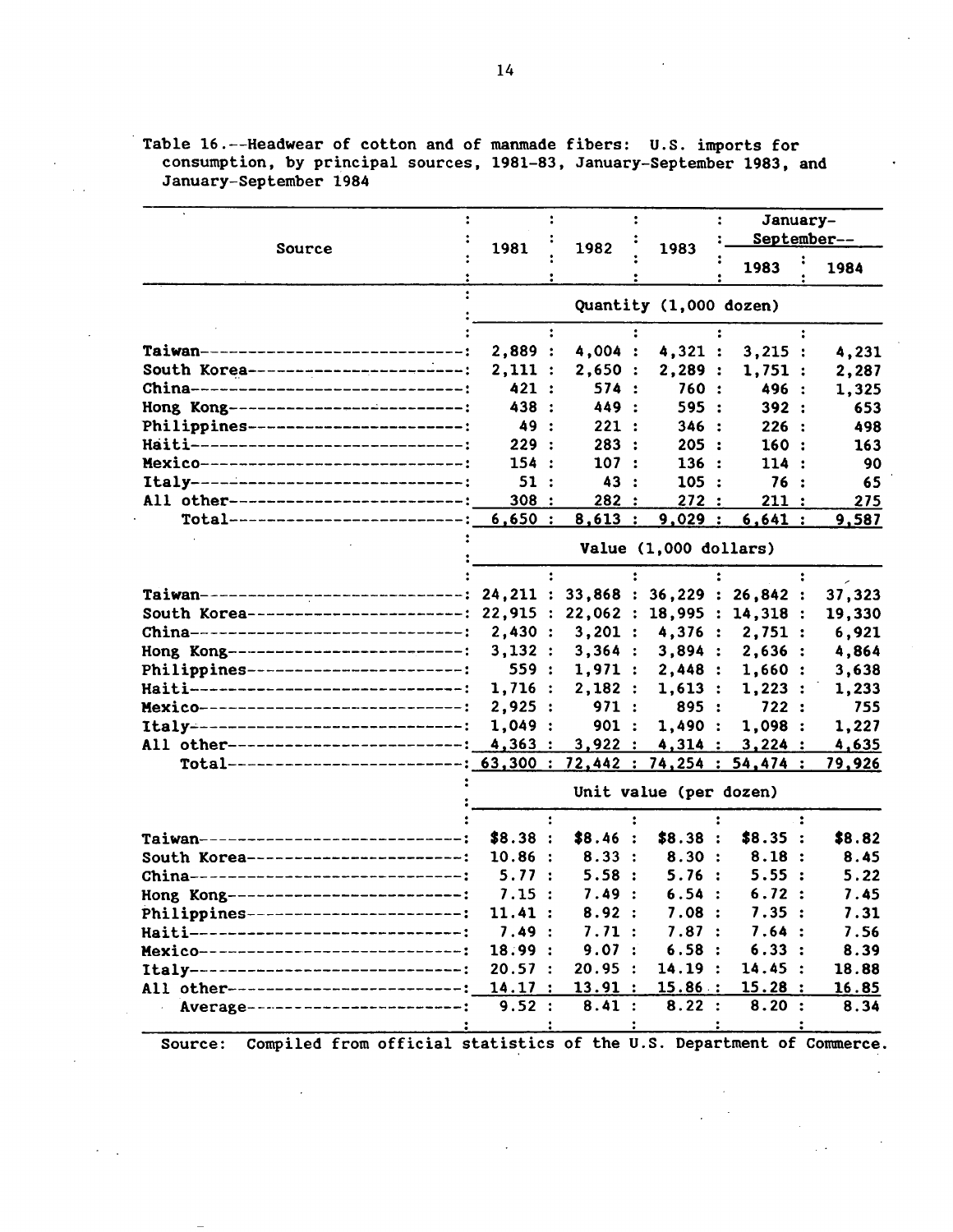|                   |                             | <u>(Quantity in dozens)</u>               |                             |        |
|-------------------|-----------------------------|-------------------------------------------|-----------------------------|--------|
|                   | Imported                    |                                           | U.S. produced               |        |
| Period            | Total reported:<br>quantity | Price                                     | Total reported:<br>quantity | Price  |
|                   |                             | Men's baseball-type promotional caps 1/   |                             |        |
| 1982:             |                             |                                           |                             |        |
|                   | ★★★ ・                       | *** ·                                     | *** ·                       | ***    |
| July-Sept------:  |                             |                                           | *** ·                       | ***    |
| $Oct.-Dec------:$ |                             |                                           |                             |        |
| 1983:             |                             |                                           |                             |        |
| $Jan.-March---:$  | *** ·                       | *** ·                                     | *** :                       | ***    |
| April-June-----:  | ***                         | *** *                                     | 427:                        | 35.25  |
| July-Sept------:  | ***                         | ***                                       | *** :                       | ***    |
| $Oct.-Dec-----:$  |                             |                                           | ***                         | ***    |
| 1984:             |                             |                                           |                             |        |
| Jan.-March-----:  | ***                         | *** *                                     | 815:                        | 24.41  |
| April-June-----:  | *** ·                       | ***                                       | ***                         | ***    |
|                   |                             | Men's ivy-league style or English caps 2/ |                             |        |
|                   |                             |                                           |                             |        |
| 1982:             |                             |                                           |                             |        |
| July-Sept------:  | . *** .                     | ***                                       | 323:                        | 149.39 |
| $Oct.-Dec------:$ | 152:                        | 179.21:                                   | 3,204:                      | 80.47  |
| 1983:             |                             |                                           |                             |        |
| Jan.-March-----:  | *** :                       | *** ·                                     | 1,193:                      | 120.45 |
| April-June-----:  |                             |                                           | 1,071:                      | 109.24 |
| $July-Sept-----:$ | *** :                       | *** *                                     | 1,466:                      | 132.87 |
| $Oct.-Dec------:$ | 211:                        | 222.48:                                   | 2,579:                      | 163.82 |
| 1984:             |                             |                                           |                             |        |
| $Jan.-March---:$  | *** :                       | ***                                       | 1,373:                      | 127.49 |
| April-June-----:  |                             |                                           | 713:                        | 152.67 |
|                   |                             |                                           |                             |        |

Table 17.--Headwear of cotton and of manmade fibers: Weighted-average retail prices (per dozen) of imported and domestically produced headwear, by categories, July 1982-June 1984

See footnotes at end of table.